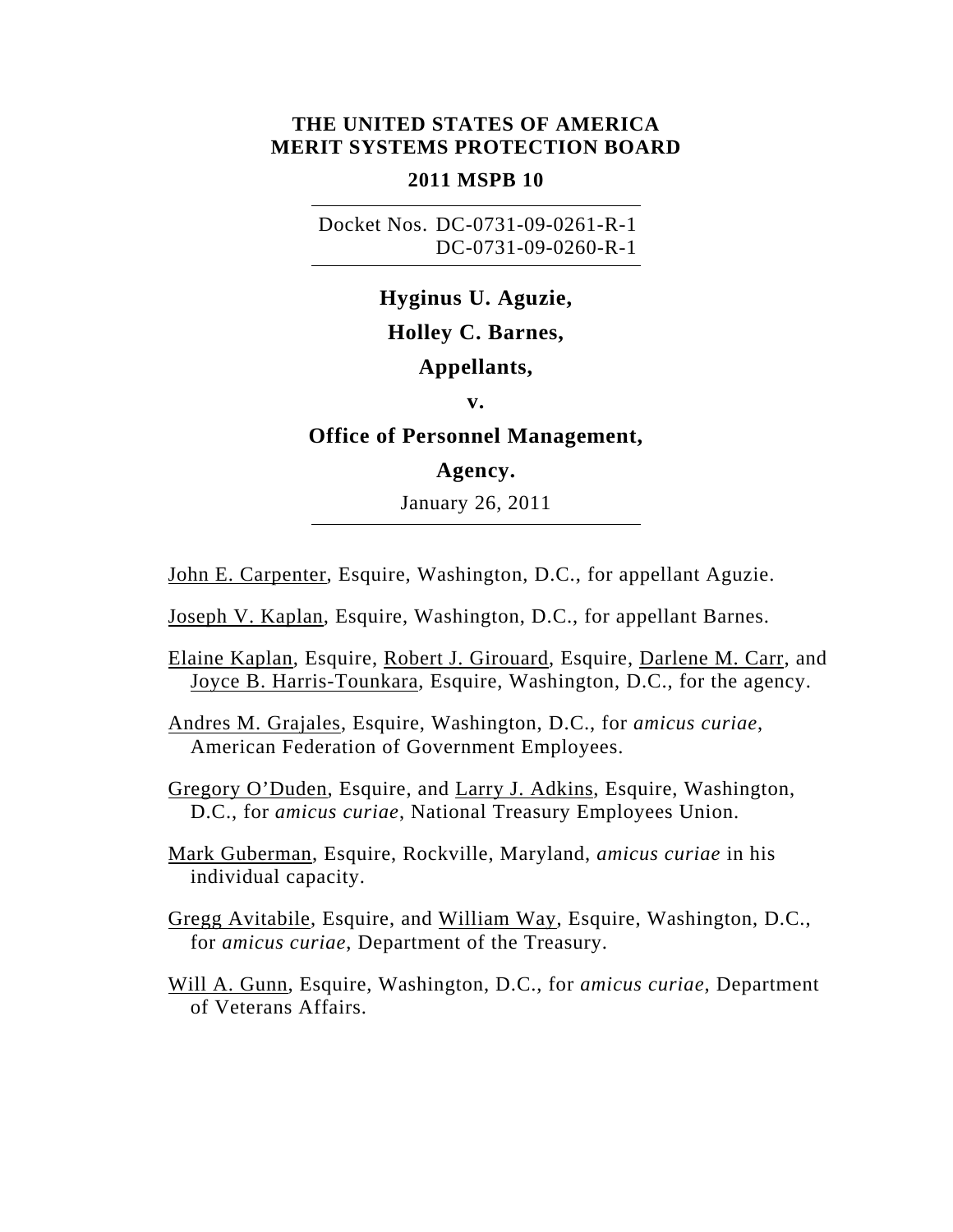#### **BEFORE**

Susan Tsui Grundmann, Chairman Anne M. Wagner, Vice Chairman Mary M. Rose, Member

## **OPINION AND ORDER**

¶1 These appeals present the question of whether, when the Office of Personnel Management (OPM) directs an agency to remove a tenured employee<sup>[1](#page-1-0)</sup> pursuant to its authority under 5 C.F.R. part 731, the removal action is subject to the requirements of 5 U.S.C. chapter 75 subchapter II, including the Board appeal rights guaranteed under 5 U.S.C.  $\S$  7513(d). For the reasons set forth below, we answer in the affirmative.

#### BACKGROUND

¶2 The Board first addressed the question at hand in the case of *Aguzie v. Office of Personnel Management*, [112 M.S.P.R. 276](http://www.mspb.gov/netsearch/getdecision.aspx?volume=112&page=276) (2009). Mr. Aguzie was employed in the competitive service as a Budget Analyst with the U.S. Commission on Civil Rights (USCCR). More than 2 years after his appointment, OPM informed Mr. Aguzie that it had found him unsuitable for any covered position<sup>[2](#page-1-1)</sup> in the federal service on the grounds that he had made material, intentional false statements on several forms submitted in connection with his application and appointment. OPM further informed Mr. Aguzie that it had taken

 $\overline{a}$ 

<span id="page-1-0"></span><sup>&</sup>lt;sup>1</sup> For purposes of this decision, we will use the term "tenured employee" to refer to an individual who satisfies the definition of "employee" at  $5 \text{ U.S.C.} \$   $7511(a)(1)$ .

<span id="page-1-1"></span><sup>&</sup>lt;sup>2</sup> Title  $5$  C.F.R. § 731.101 defines a "covered position" as "a position in the competitive service, a position in the excepted service where the incumbent can be noncompetitively converted to the competitive service, and a career appointment to a position in the Senior Executive Service."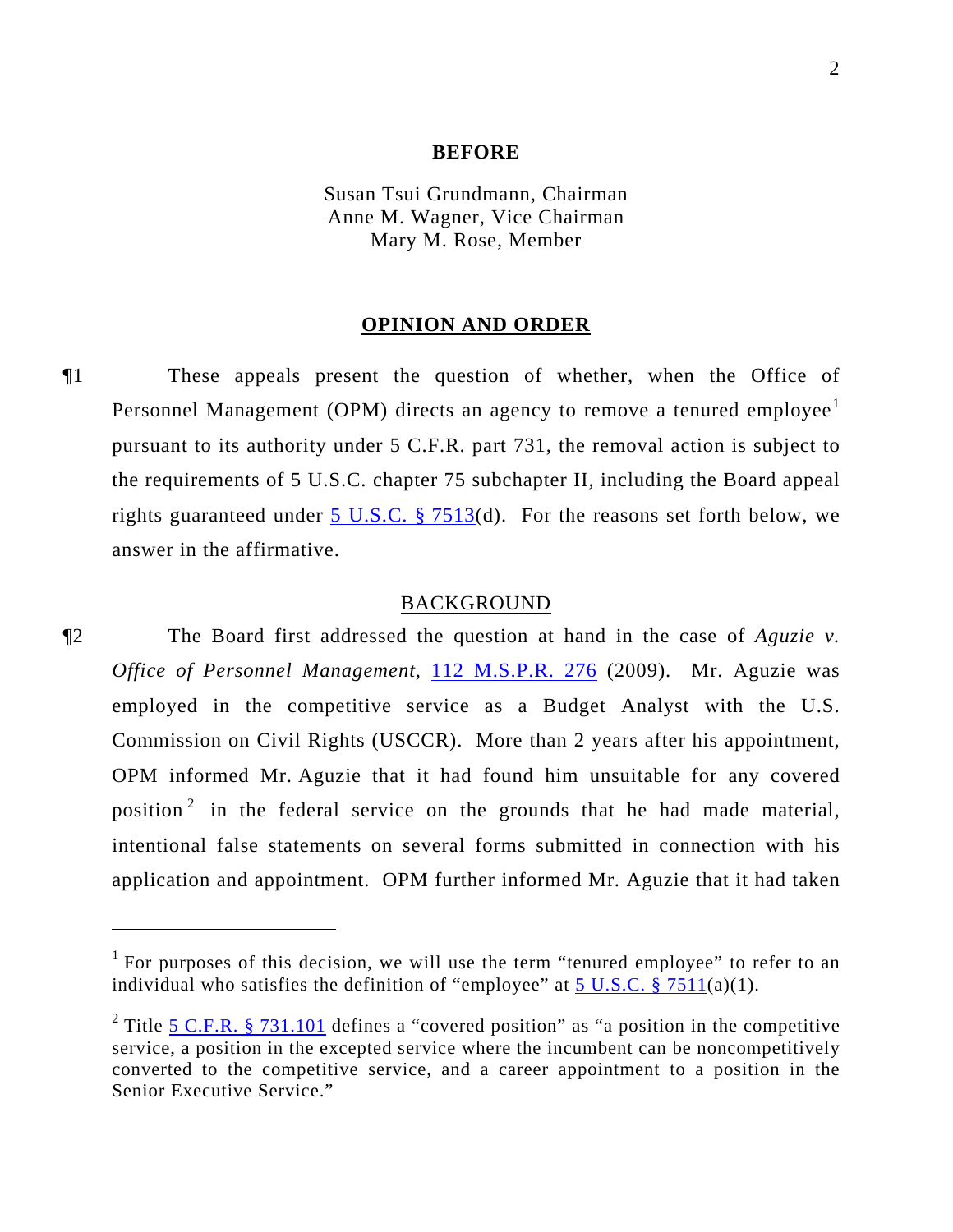the following actions: (1) directed USCCR to remove him from the rolls within 5 days of receipt of its decision, pursuant to  $5 \text{ C.F.R.}$  § 731.304; (2) cancelled any reinstatement eligibility obtained from his appointment or any other eligibilities he may have had for covered positions; and (3) debarred him from competition for, or appointment to, any covered position for a period of 3 years.

¶3 Mr. Aguzie appealed the suitability actions to the Board pursuant to [5 C.F.R. § 731.501.](http://frwebgate.access.gpo.gov/cgi-bin/get-cfr.cgi?YEAR=current&TITLE=5&PART=731&SECTION=501&TYPE=PDF) Following a hearing, the administrative judge issued an initial decision finding that OPM's suitability determination was supported by a preponderance of the evidence. The administrative judge did not review the suitability actions themselves, citing *Folio v. Department of Homeland Security*, [402 F.3d 1350,](http://lawlibrary.rutgers.edu/resource.org/fed_reporter/F3/402/402.F3d.1350.html) 1353-55 (Fed Cir. 2005), for the proposition that the Board's review of a suitability determination includes an evaluation of the criteria set forth in [5 C.F.R. § 731.202,](http://frwebgate.access.gpo.gov/cgi-bin/get-cfr.cgi?YEAR=current&TITLE=5&PART=731&SECTION=202&TYPE=PDF) but does not extend to the ultimate action taken by  $OPM<sup>3</sup>$  $OPM<sup>3</sup>$  $OPM<sup>3</sup>$  The administrative judge further found that Mr. Aguzie failed to prove his affirmative defenses of harmful error and discrimination based on race and national origin.

 $\overline{a}$ 

¶4 The Board denied Mr. Aguzie's petition for review but reopened the case on its own motion to address the question, not previously raised by the parties, of whether Mr. Aguzie was entitled to appeal his removal as an adverse action under 5 U.S.C. chapter 75 subchapter II. The Board noted that at the time of his removal Mr. Aguzie was an "employee" under  $5 \text{ U.S.C. }$  \$ 7511(a)(1)(A) and that

<span id="page-2-0"></span> $3$  OPM's suitability regulations, as revised effective June 15, 2008, now state that it is the "suitability action" which may be appealed to the Board. [5 C.F.R. § 731.501\(](http://frwebgate.access.gpo.gov/cgi-bin/get-cfr.cgi?YEAR=current&TITLE=5&PART=731&SECTION=501&TYPE=PDF)a). In our original decisions in these appeals, we raised the question of whether that revision altered the scope of the Board's regulatory jurisdiction, thereby superseding *Folio*. *See Aguzie*, [112 M.S.P.R. 276,](http://www.mspb.gov/netsearch/getdecision.aspx?volume=112&page=276) ¶¶ 1 n.1, 7; *Barnes v. Department of Homeland Security*, [112 M.S.P.R. 273](http://www.mspb.gov/netsearch/getdecision.aspx?volume=112&page=273), ¶ 6 (2009). On reconsideration, OPM states that the revision was not intended to expand the Board's review authority beyond the merits of the underlying suitability determination. *See* OPM Brief at 13, n.5. Because we find that the appellants' removals are reviewable under  $5 \text{ U.S.C. }$  §  $7513(d)$ , we do not decide at present whether this is a permissible construction of 5 C.F.R. § 731.501.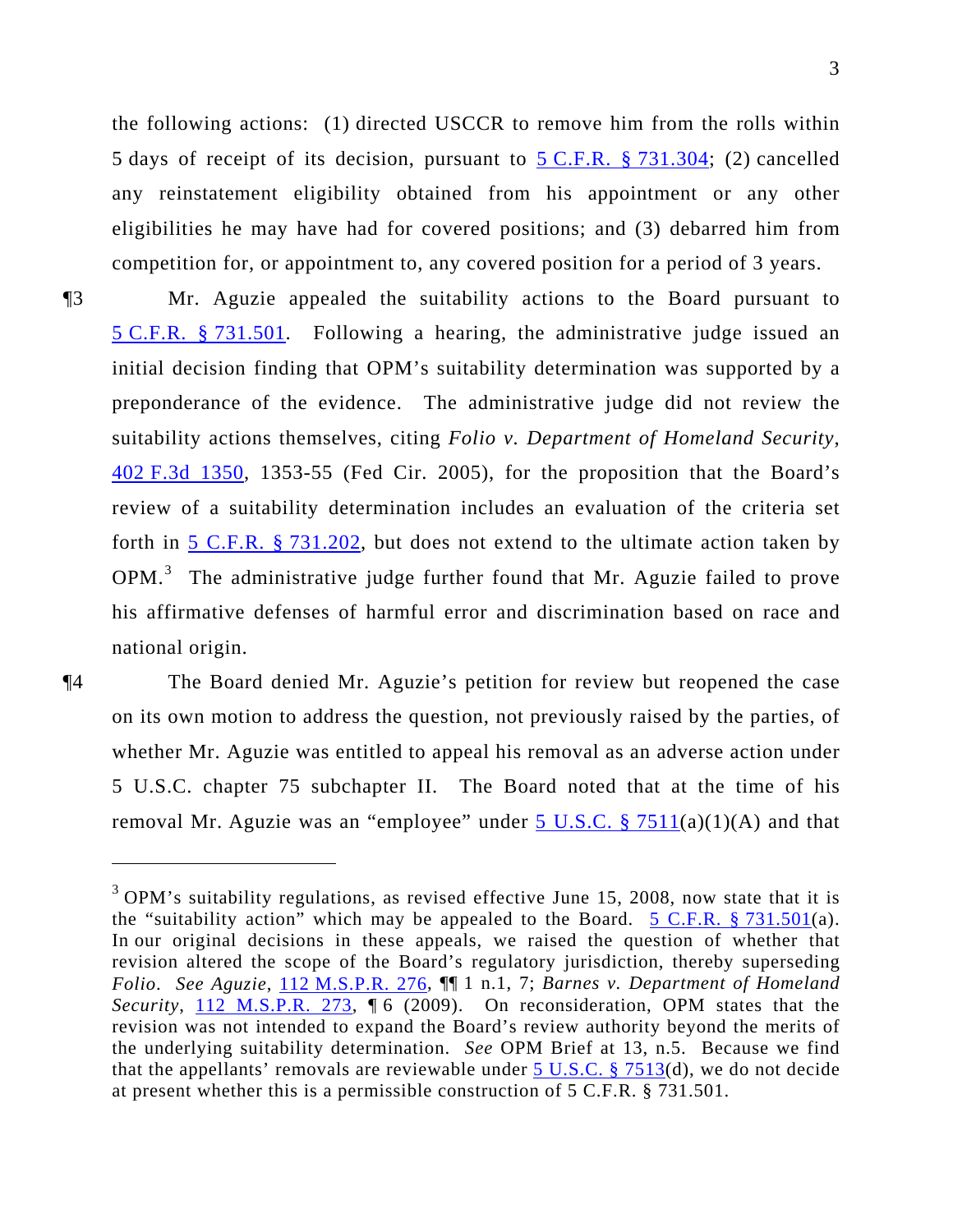removal actions generally fall within the scope of 5 U.S.C. § 7512. Thus, the Board reasoned, it appeared Mr. Aguzie might have a statutory right to appeal his removal under  $\overline{5}$  U.S.C. § 7513(d), in which case the Board would have the authority to review and potentially mitigate the removal action. The Board remanded the appeal to provide the parties an opportunity to brief the question of whether Mr. Aguzie is entitled to appeal his removal under  $5 \text{ U.S.C. }$  \$ 7513(d) and, if so, whether the other actions on appeal remain within the Board's jurisdiction under 5 C.F.R. § 731.501. *Aguzie*, 112 M.S.P.R. 276, ¶ 7.

¶5 That same day, the Board issued a companion decision in *Barnes v. Office of Personnel Management*, [112 M.S.P.R. 273](http://www.mspb.gov/netsearch/getdecision.aspx?volume=112&page=273) (2009), remanding that appeal for consideration of the same issues. Ms. Barnes, a competitive service employee of the Department of Homeland Security, Citizenship and Immigration Services (CIS), had completed her probationary period when OPM found her unsuitable for her position based on a charge of material, intentional false statement or deception or fraud in examination or appointment. Pursuant to that determination, OPM took the following actions: (1) directed CIS to remove her from the rolls within 5 work days of its receipt of the decision; (2) cancelled any reinstatement eligibility obtained from her appointment or any other eligibilities she may have had on existing competitive registers; and (3) debarred her from competition for, or appointment to, any position in the competitive service for a period of 3 years. *Id*., ¶ 2.As in *Aguzie*, the administrative judge sustained the suitability determination without reviewing the propriety of the suitability actions. *Id*., ¶ 4.

¶6 OPM subsequently filed a request to reopen *Aguzie* and *Barnes* for adjudication by the full Board. The Board granted OPM's request and consolidated the appeals pursuant to 5 U.S.C.  $\S 7701(f)(1)$ . The Board later added two additional cases, *Scott v. Office of Personnel Management*, MSPB Docket No. CH-0731-09-0578-I-1, and *Hunt-O'Neal v. Office of Personnel*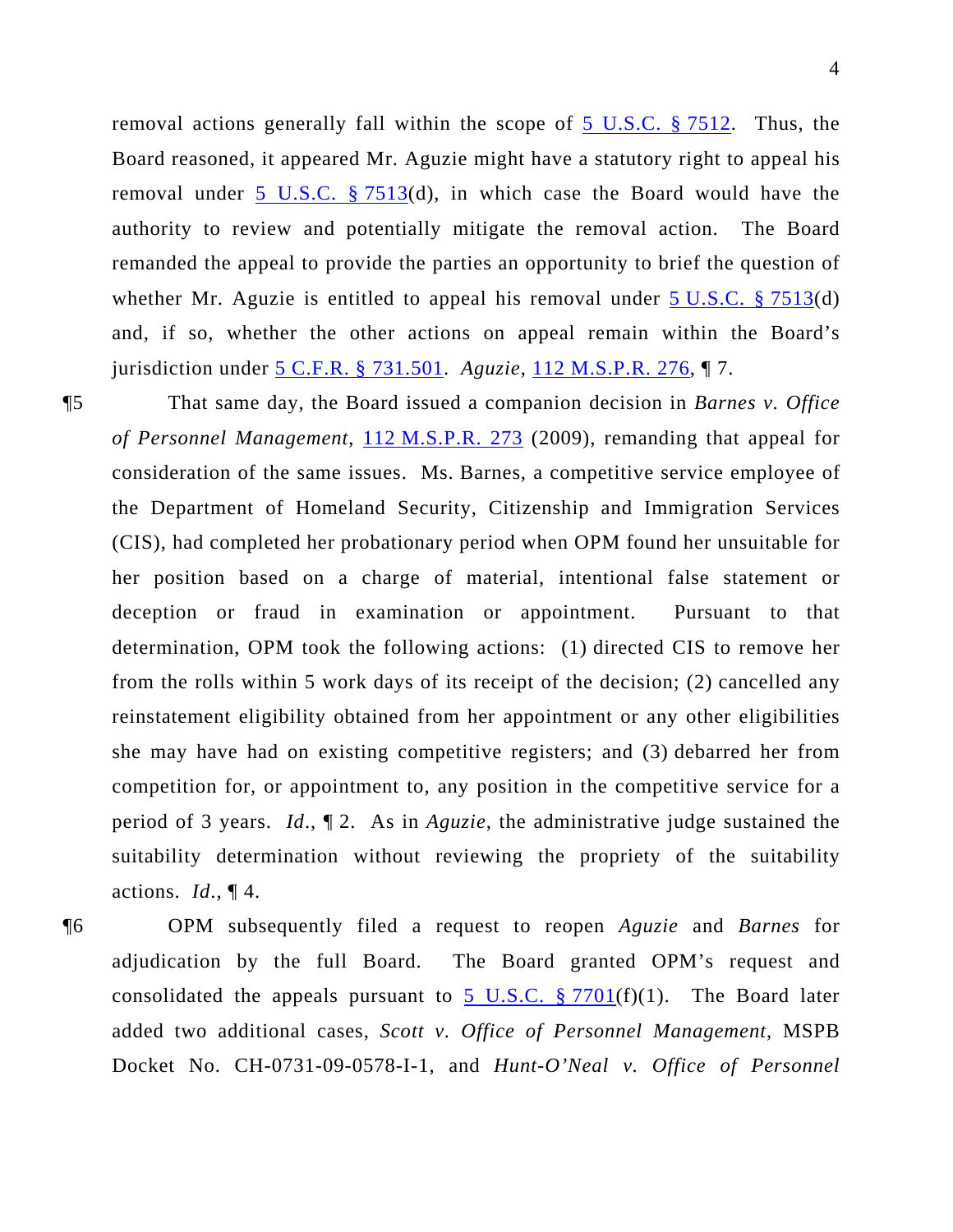*Management*, MSPB Docket No. AT-0731-09-0240-I-1, to the consolidated appeal, over the objections of Mr. Scott and OPM, respectively.

 $\overline{a}$ 

¶7 The Board identified the question raised in *Aguzie* and *Barnes* for oral argument and issued a Federal Register notice soliciting amicus briefs. 75 Fed. Reg. 20,007 (April 16, 2010); *see also* 75 Fed. Reg. 29,366 (May 25, 2010) (extending the filing deadline). After receiving briefs from the parties and amici, the Board held oral argument on October 18, 2010.<sup>[4](#page-4-0)</sup> Having decided the question identified for oral argument, we now sever *Scott* and *Hunt-O'Neal* from the consolidation. We will issue separate decisions addressing the issues unique to those appeals.

## ANALYSIS

¶8 It is axiomatic that the interpretation of a statute begins with the language of the statute itself. *Van Wersch v. Department of Health & Human Services*, [197 F.3d 1144](http://lawlibrary.rutgers.edu/resource.org/fed_reporter/F3/197/197.F3d.1144.html), 1148 (Fed. Cir. 1999). Where the language provides a clear answer, the inquiry ends, and the plain meaning of the statute will be regarded as conclusive. *Id*.

¶9 Turning to the language of the statute, [5 U.S.C. § 7513\(](http://www.law.cornell.edu/uscode/5/7513.html)a) provides that, "[u]nder regulations prescribed by [OPM], an agency may take an action covered by this subchapter against an employee only for such cause as will promote the efficiency of the service." Title [5 U.S.C. § 7513](http://www.law.cornell.edu/uscode/5/7513.html)(d) in turn provides that "[a]n employee against whom an action is taken under this section is entitled to appeal to the Merit Systems Protection Board under section 7701." Section 7513 does not authorize or refer to any action that is not subject to the efficiency of the service standard of  $5$  U.S.C. § 7513(a). Consequently, the right of appeal under [5 U.S.C. § 7513\(](http://www.law.cornell.edu/uscode/5/7513.html)d) applies where an action falls under  $\overline{5}$  U.S.C. § 7513(a), i.e.,

<span id="page-4-0"></span><sup>&</sup>lt;sup>4</sup> We give special thanks to Joseph Kaplan, Esq., and Kristin Alden, Esq., for providing *pro bono* representation for Ms. Barnes and Ms. Hunt-O'Neal.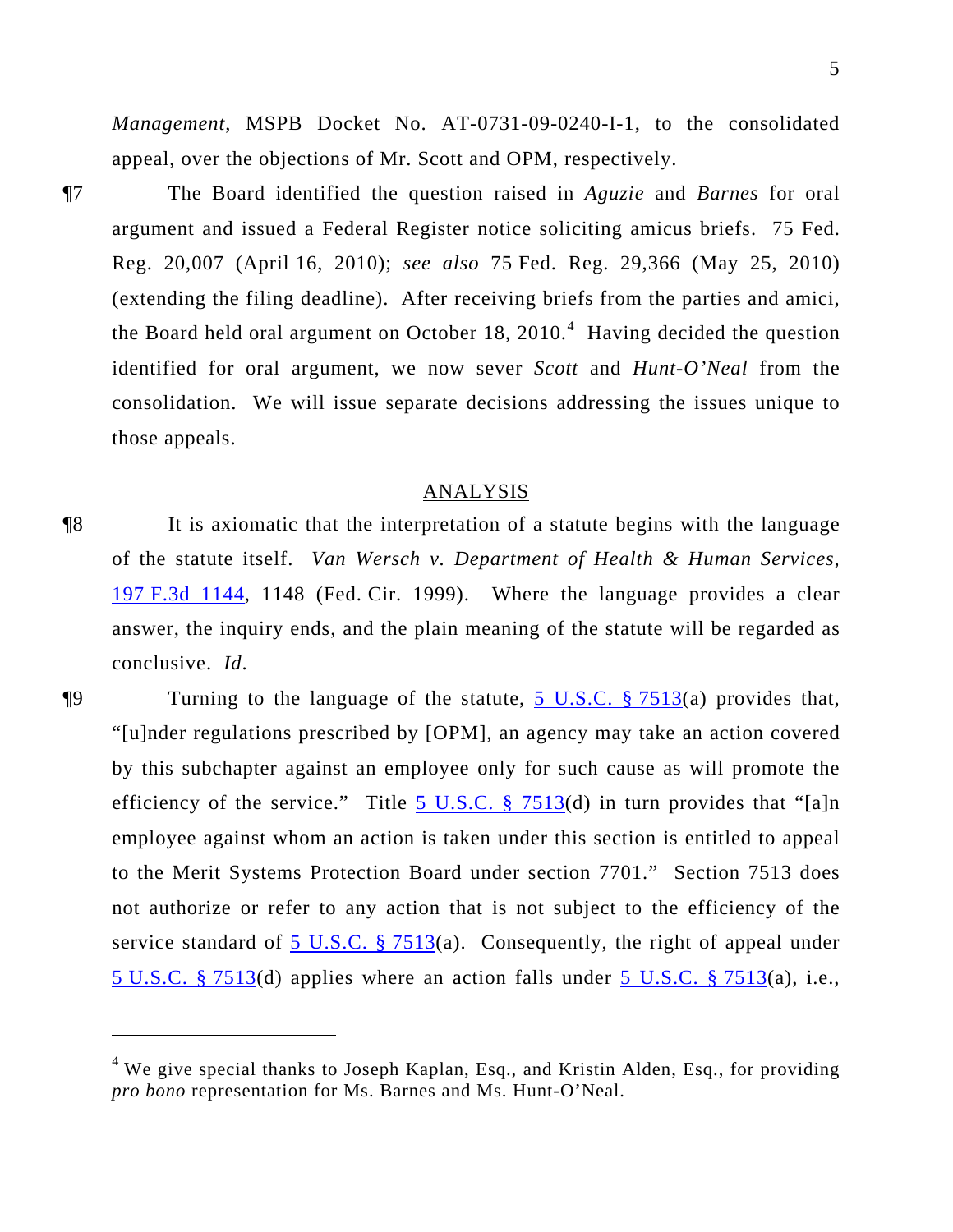where the action is: (1) taken by an "agency"; (2) covered by 5 U.S.C. chapter 75 subchapter II; and (3) taken against an "employee" as defined for purposes of 5 U.S.C. chapter 75 subchapter II. We address these requirements in turn.

The OPM-directed removal of an employee pursuant to 5 C.F.R. § 731 is an action taken by an "agency."

- ¶10 We first find that an OPM-directed removal for suitability reasons is an action taken by an "agency." OPM has disputed this point, arguing that the term "agency," as used in chapter 75 subchapter II, refers exclusively to an employing agency, and therefore does not refer to OPM outside its capacity as an employer. We need not decide the merits of that argument, for it is clear from the language of OPM's suitability regulations, as well as their underlying authority at Civil Service Rule V, that when OPM directs the removal of an employee for suitability reasons, it is the employing agency that ultimately takes the action. *See* Civil Service Rule V, § 5.3(1), *codified at* [5 C.F.R. § 5.3](http://frwebgate.access.gpo.gov/cgi-bin/get-cfr.cgi?YEAR=current&TITLE=5&PART=5&SECTION=3&TYPE=PDF)(1) (authorizing the Director of OPM to instruct an agency to "separate or take other action" against an employee found disqualified for federal employment); [5 C.F.R. § 731.304](http://frwebgate.access.gpo.gov/cgi-bin/get-cfr.cgi?YEAR=current&TITLE=5&PART=731&SECTION=304&TYPE=PDF) (providing that "the employing agency must remove the . . . employee" pursuant to OPM's decision); *see also* [5 C.F.R. § 752.401\(](http://frwebgate.access.gpo.gov/cgi-bin/get-cfr.cgi?YEAR=current&TITLE=5&PART=752&SECTION=401&TYPE=PDF)b)(10) (referring to actions "taken or directed" under part 731). It is true that OPM makes the underlying decision and the role of the employing agency is essentially ministerial. However, [5 U.S.C. § 7513](http://www.law.cornell.edu/uscode/5/7513.html) does not require that the agency taking the action be the same agency that makes the decision underlying the action.
- ¶11 In our original decisions in *Aguzie* and *Barnes*, we speculated that if an OPM-directed removal were appealable under  $5 \text{ U.S.C.}$  § 7513(d), the employing agency would be the proper respondent on the grounds that it effected the action. *Aguzie*, [112 M.S.P.R. 276,](http://www.mspb.gov/netsearch/getdecision.aspx?volume=112&page=276) ¶ 5; *Barnes*, [112 M.S.P.R. 273](http://www.mspb.gov/netsearch/getdecision.aspx?volume=112&page=273), ¶ 5. Upon further consideration, we are now persuaded that this is not the case. While we are aware of no statute or regulation defining which agency is the proper respondent in an appeal before the Board, we observe that under  $5 \text{ U.S.C. }$  § 7701(c), it is the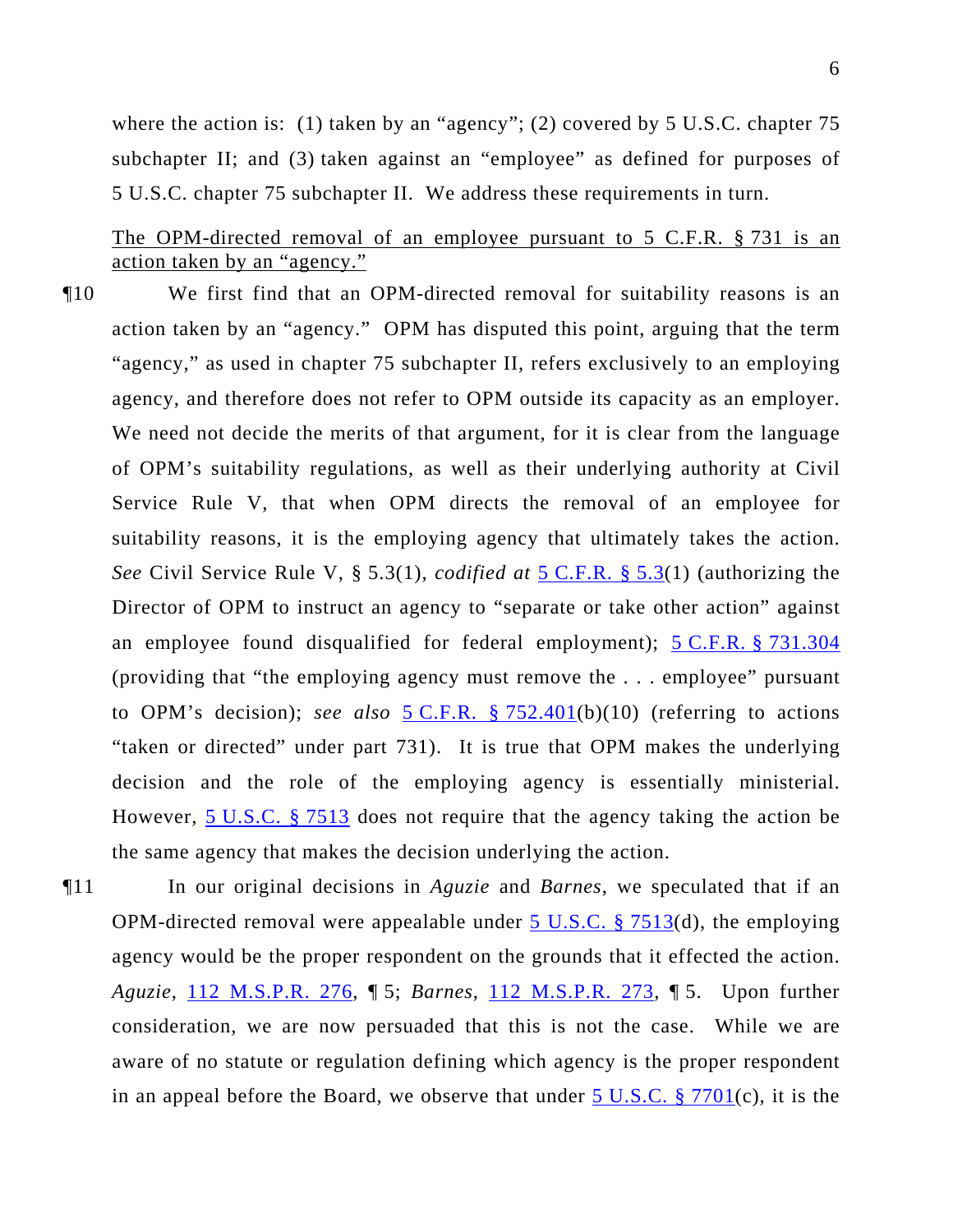"decision of the agency" which the Board will sustain or not sustain. In the case of a directed suitability removal, the action, though effected by the employing agency, is the result of a decision by OPM - a decision with which the employing agency had no choice but to comply and which it may or may not care to defend. We therefore find that, regardless of whether a directed removal action for suitability reasons is appealable under  $5 \text{ U.S.C. }$  § 7513(d), it is incumbent on OPM to support the underlying decision by a preponderance of the evidence. *See*  5 U.S.C. § 7701(c)(1)(B).<sup>5</sup>

Title 5 U.S.C. chapter 75 subchapter II covers suitability-based removals.

The next question to be considered is whether an OPM-directed removal<sup>[6](#page-6-0)</sup> for suitability reasons is an action covered by 5 U.S.C. chapter 75 subchapter II. Title [5 U.S.C. § 7512](http://www.law.cornell.edu/uscode/5/7512.html) provides that, with certain enumerated exceptions, chapter 75 subchapter II covers the following actions: a removal, a suspension of more than 14 days, a reduction in grade, a reduction in pay, and a furlough of 30 days or less. The complete list of exceptions is as follows:

(A) a suspension or removal under section 7532 of this title;

<sup>&</sup>lt;sup>5</sup> We recognize the peculiarity of finding that the term "agency" means the employing agency in the context of  $5 \text{ U.S.C. }$   $$7513(a)$ , but OPM in the context of  $5 \text{ U.S.C.}$ [§ 7701\(](http://www.law.cornell.edu/uscode/5/7701.html)c). That result, however, is a consequence of Civil Service Rule V and OPM's own regulations, which deprive the employing agency of the discretion to take or not take an OPM-directed removal. In its amicus brief, the Department of the Treasury suggests that the term "agency" as used in 5 U.S.C. chapter 77 applies exclusively to employing agencies, and therefore cannot refer to OPM outside its capacity as an employer. There is no merit to that argument, as it is well-established that appeals of OPM retirement decisions are governed by [5 U.S.C. § 7701](http://www.law.cornell.edu/uscode/5/7701.html). *See Garza v. Office of Personnel Management*, [83 M.S.P.R. 336](http://www.mspb.gov/netsearch/getdecision.aspx?volume=83&page=336), 1 16 (1999), and cases cited therein. Therefore, OPM is an "agency" for purposes of chapter 77, regardless of the capacity in which it acts in a particular case.

<span id="page-6-0"></span><sup>&</sup>lt;sup>6</sup> It is well settled that a dismissal based on material misrepresentation in appointment constitutes a removal action, not a voiding of the appointment. *See Devine v. Sutermeister*, [724 F.2d 1558,](http://lawlibrary.rutgers.edu/resource.org/fed_reporter/F2/724/724.F2d.1558.html) 1563-64 (Fed. Cir. 1983), *superseded by rule on other grounds as stated in Bloomer v. Department of Health & Human Services*, 966 F.2d 1436 (Fed. Cir. 1992).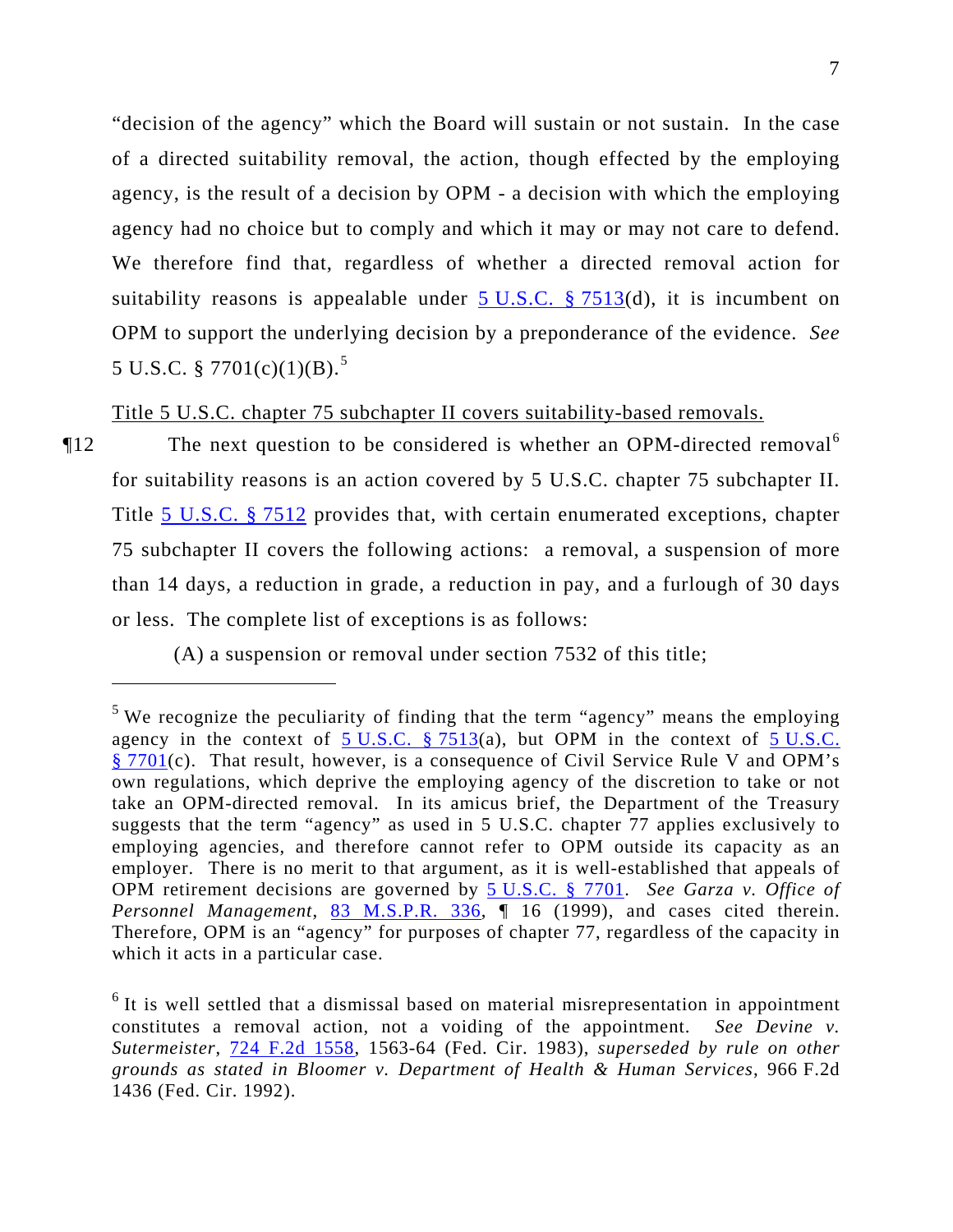- (B) a reduction-in-force action under section 3502 of this title;
- (C) the reduction in grade of a supervisor or manager who has not completed the probationary period under section  $3321(a)(2)$  of this title if such reduction is to the grade held immediately before becoming such a supervisor or manager;
- (D) a reduction in grade or removal under section 4303 of this title; or
- (E) an action initiated under section 1215 or 7521 of this title.

Notably, the list does not include suitability actions taken under 5 C.F.R. part 731 or any of its underlying authorities. Under canons of statutory interpretation, where a statute enumerates certain exceptions to a general rule, other unenumerated exceptions are excluded. *Andrus v. Glover Const. Co.*, [446 U.S.](http://lawlibrary.rutgers.edu/resource.org/US_reports/US/446/446.US.608_1.html)  [608](http://lawlibrary.rutgers.edu/resource.org/US_reports/US/446/446.US.608_1.html), 616-17 (1980). Applying that principle, we may readily infer that OPM-directed removals under 5 C.F.R. part 731 are among the actions covered by the subchapter.

¶13 Notwithstanding the clear language of the statute, OPM has promulgated regulations that purport to exempt removals under 5 C.F.R. part 731 from coverage under 5 C.F.R. part 752, which incorporates 5 U.S.C. chapter [75](http://frwebgate.access.gpo.gov/cgi-bin/get-cfr.cgi?YEAR=current&TITLE=75&PART=752&SECTION=301&TYPE=PDF)  subchapter II. *See* [C.F.R. § 752.301.](http://frwebgate.access.gpo.gov/cgi-bin/get-cfr.cgi?YEAR=current&TITLE=75&PART=752&SECTION=301&TYPE=PDF) Specifically, [5 C.F.R. § 731.203\(](http://frwebgate.access.gpo.gov/cgi-bin/get-cfr.cgi?YEAR=current&TITLE=5&PART=731&SECTION=203&TYPE=PDF)f) provides that "an action to remove . . . an employee for suitability reasons under ... part 731 is not an action under part 752." Title 5 C.F.R.  $\S 752.401(b)(10)$ similarly provides that part 752 procedures do not apply to actions "taken or directed by [OPM] under part 731 . . . of this chapter." These regulations, if valid, would preclude the Board from adjudicating an OPM-directed removal pursuant to 5 C.F.R. part 731 under the procedures and standards applicable to adverse actions under 5 U.S.C. chapter 75 subchapter II. OPM concedes, as it must, that its regulations cannot override statute. *See* Oral Argument Transcript at 66. We are therefore faced with the question of whether OPM's regulations at 5 C.F.R. §§ 731.203(f) and 752.401(b)(10) can be reconciled with [5 U.S.C.](http://www.law.cornell.edu/uscode/5/7512.html)   $§ 7512.$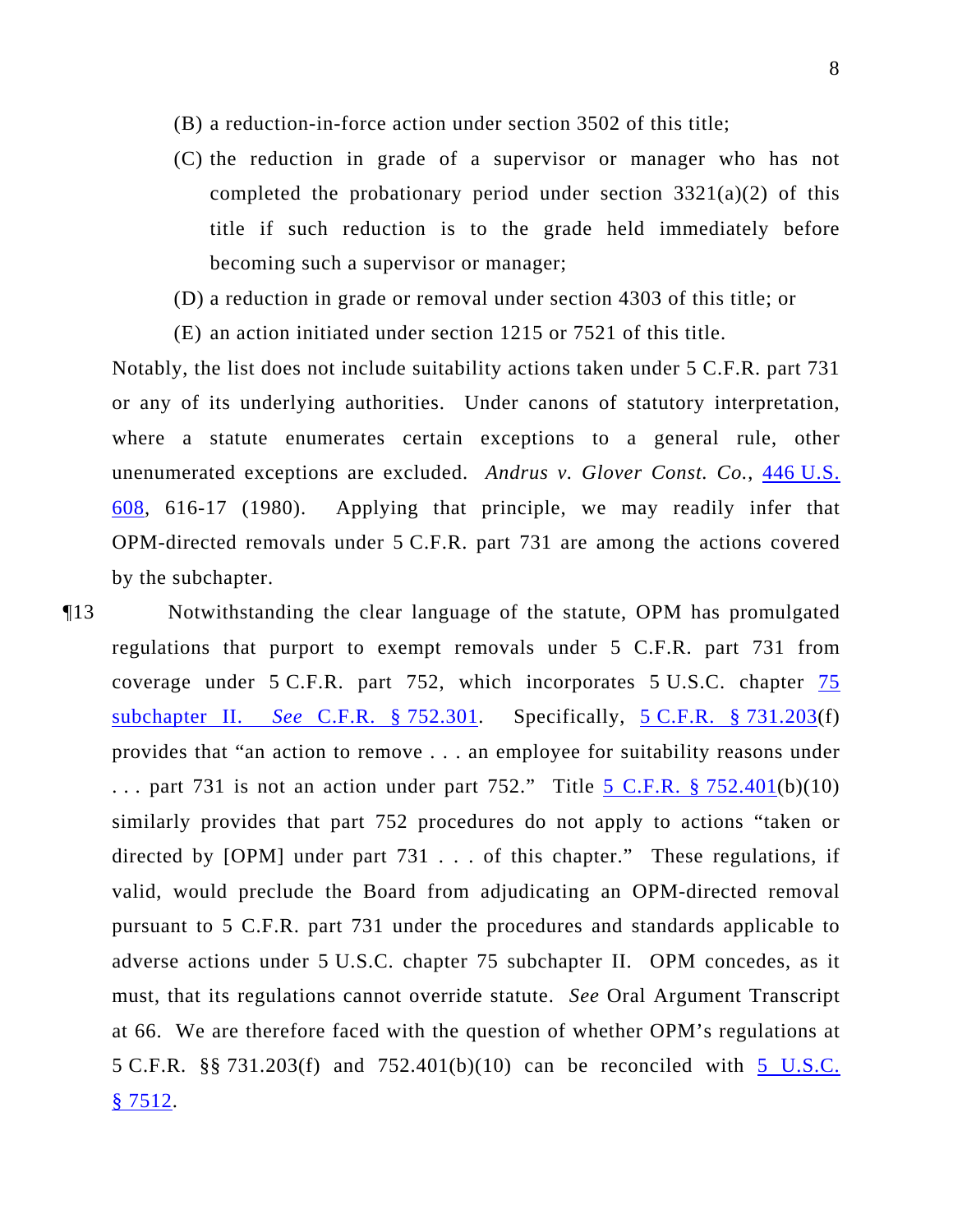¶14 In defense of its regulations, OPM appeals to the fact that the regulatory distinction between suitability actions and adverse actions predates the enactment of the Civil Service Reform Act of 1978 (CSRA), Pub. L. No. 95-454, 92 Stat. 1111. *See* [5 C.F.R. §§ 731.302\(](http://frwebgate.access.gpo.gov/cgi-bin/get-cfr.cgi?YEAR=current&TITLE=5&PART=731&SECTION=302&TYPE=PDF)c), 752.103(b)(2) (1978) (excluding removals directed by the Civil Service Commission from coverage under part 752). OPM first contends that Congress preserved that distinction through the Savings Provision at § 902(a) of the CSRA, which provides that "[e]xcept as otherwise provided in this Act . . . all executive orders, rules, and regulations affecting the Federal service shall continue in effect, according to their terms, until modified, terminated, superseded, or repealed by the President [or OPM]." *See* [5 U.S.C.](http://www.law.cornell.edu/uscode/5/1101.html)  [§ 1101](http://www.law.cornell.edu/uscode/5/1101.html) note. However, OPM neglects to consider that it long ago rendered the Savings Provision moot by modifying its own regulations to implement the relevant portions of the CSRA, including [5 U.S.C. § 7512.](http://www.law.cornell.edu/uscode/5/7512.html) *See* 44 Fed. Reg. 47,029 (Aug. 10, 1979) (implementing subchapters I and II of chapter 75); *see also* 44 Fed. Reg. 47,523 (Aug. 14, 1979) (modifying 5 C.F.R. part 731 to recognize transfer of function from Civil Service Commission to OPM). Having modified its regulations following enactment of the CSRA, OPM can no longer rely on the Savings Provision.

¶15 OPM goes on to cite *Lackhouse v. Merit Systems Protection Board*, [773 F.2d 313](http://lawlibrary.rutgers.edu/resource.org/fed_reporter/F2/773/773.F2d.313.html) (Fed. Cir. 1985), for the proposition that Congress is presumed to be aware of the existence of civil service rules in enacting statutes and, if it intends to amend or repeal them, will so indicate. *See id*. at 316 n.6, 317 (finding that the Veterans Preference Act of 1944 did not alter the co-existence of the "rule of three" with recognition of veterans' preference). Congress, OPM rightly observes, has not expressed an intent to repeal Civil Service Rule V, which is the immediate source of OPM's authority to make suitability determinations and to direct employing agencies to remove employees found to be disqualified for federal service. *See* [5 C.F.R. §§ 5.2\(](http://frwebgate.access.gpo.gov/cgi-bin/get-cfr.cgi?YEAR=current&TITLE=5&PART=5&SECTION=2&TYPE=PDF)a), 5.3(1). Rule V, however, is silent on the question of whether the OPM-directed suitability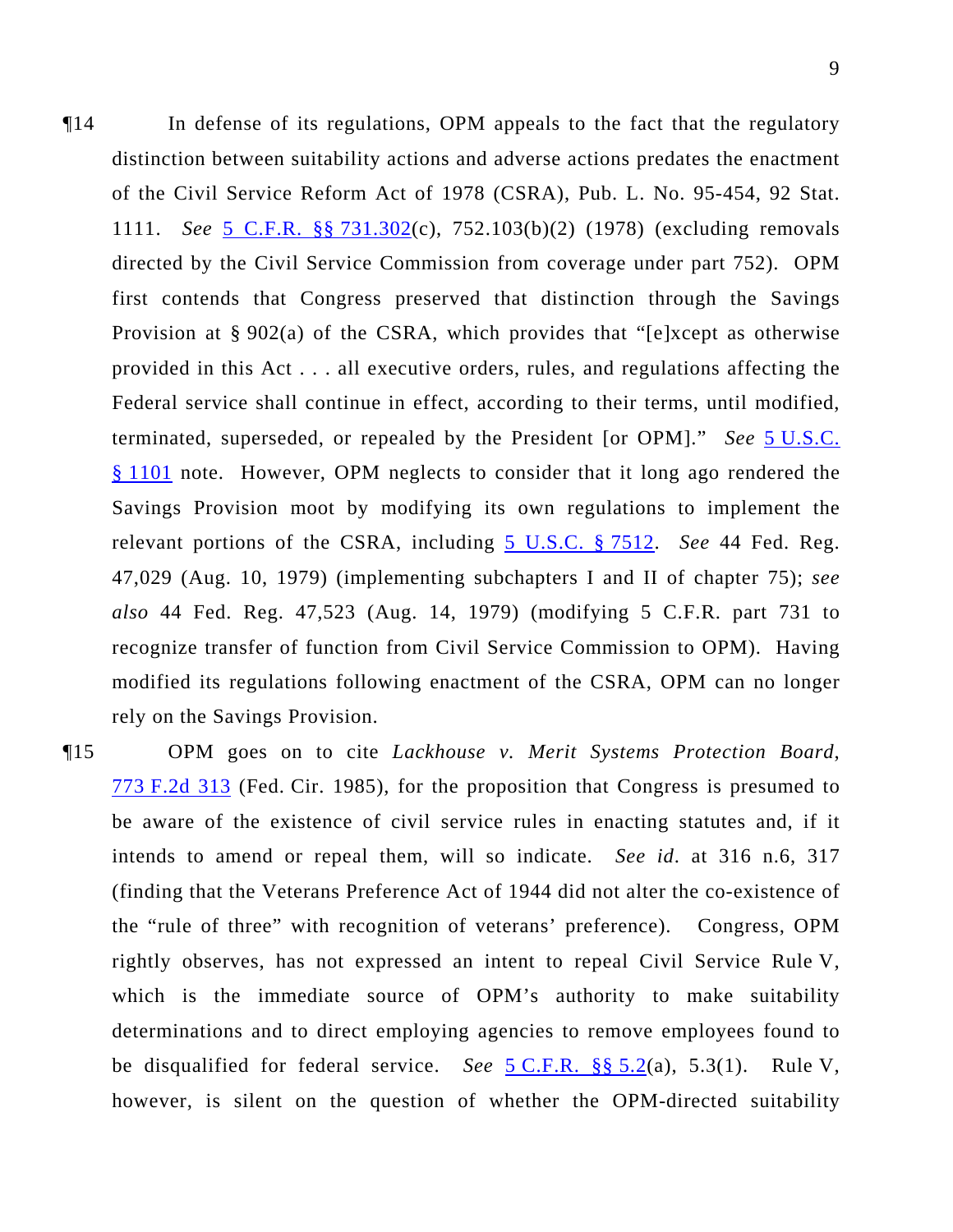removal of a tenured employee is covered by 5 U.S.C. chapter 75 subchapter II. The implementing regulations at  $5 \text{ C.F.R.}$  §§ 731.304(f) and 752.401(b)(10), which purport to exclude suitability actions from coverage under the subchapter, are not civil service rules, nor have they ever had that status. Furthermore, unlike the "rule of three" at issue in *Lackhouse*, the regulations at issue here facially conflict with the relevant portions of the CSRA. *Cf. Lackhouse*, 773 F.2d at 316 (relying on the absence of a facial conflict between the "rule of three" and the portions of the CSRA concerning veterans' preference).

¶16 OPM further appeals to the principle that the regulations of an agency exercising rulemaking authority delegated to it by Congress are generally entitled to deference. *See Chevron U.S.A., Inc. v. Natural Resources Defense Council,*  Inc., [467 U.S. 837,](http://lawlibrary.rutgers.edu/resource.org/US_reports/US/467/467.US.837_1.html) 843-44 (1984). It is true that Congress has expressly authorized OPM to prescribe regulations implementing 5 U.S.C. chapter 75 subchapter II, except with respect to matters within the Board's rulemaking authority. *See* [5 U.S.C. § 7514](http://www.law.cornell.edu/uscode/5/7514.html). However, when reviewing an agency's construction of a statute, "[f]irst, always, is the question whether Congress has spoken directly to the precise question at issue. If the intent of Congress is clear, that is the end of the matter; for the court, as well as the agency, must give effect to the unambiguously expressed intent of Congress." *Chevron*, 467 U.S. at 842-43. Only if the statute is silent or ambiguous with respect to the specific issue will the inquiry proceed to the question of whether the agency's interpretation is based on a permissible construction of the statute. *Id*. Hence, in order to establish that its regulations at  $5 \text{ C.F.R.}$  §§ 731.203(f) and 752.401(b)(1) are entitled to *Chevron* deference, OPM must, as a threshold matter, establish that, notwithstanding the plain language of [5 U.S.C. § 7512,](http://www.law.cornell.edu/uscode/5/7512.html) Congress has not directly addressed the question of whether chapter 75 subchapter II covers suitability-based removals of tenured employees.

¶17 In support of that effort, OPM cites *Burns v. United States*, [501 U.S. 129](http://lawlibrary.rutgers.edu/resource.org/US_reports/US/501/501.US.129_1.html) (1991), *superseded by rule as stated in United States v. Carey*, [382 F.3d 387](http://lawlibrary.rutgers.edu/resource.org/fed_reporter/F3/382/382.F3d.387.html)

10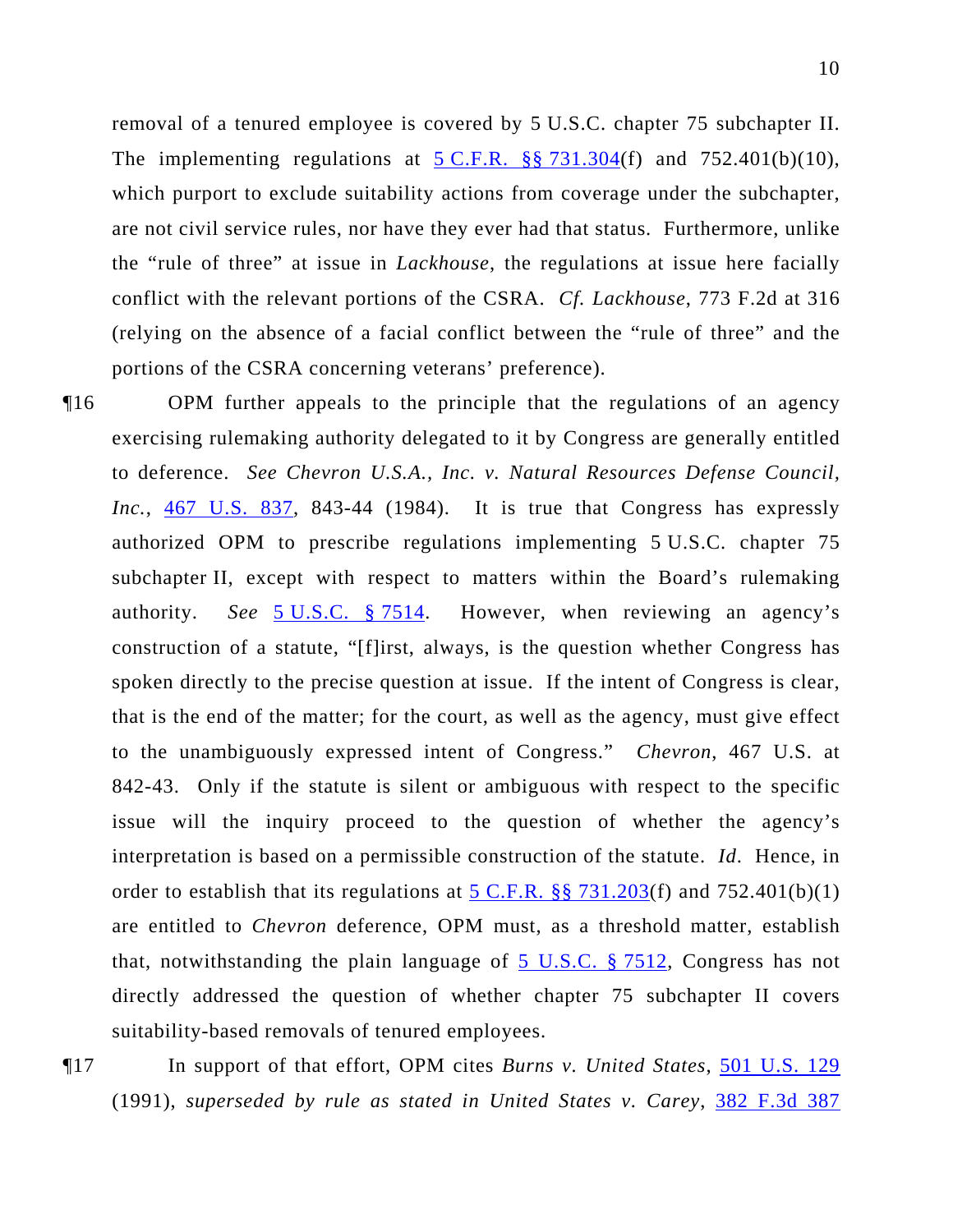(3d Cir. 2004), for the proposition that, as a matter of statutory interpretation, "not every silence is pregnant," and that "[a]n inference drawn from congressional silence cannot be credited when it is contrary to all other textual and contextual evidence of congressional intent." *Id*. at 136. Here, OPM contends, the contextual evidence establishes that Congress did not intend to place suitability actions within the scope of 5 U.S.C. chapter 75 subchapter II. Congress, OPM explains, crafted the list of exceptions under 5 U.S.C. § 7512 in order to conform the section with other provisions of Title 5, including the new removal and demotion provisions at 5 U.S.C. chapter 43. *See* 5 U.S.C. § 7512(D); S. Rep. No. 95-969 at 50, *as reprinted in* 1978 U.S.C.C.A.N. at 2772. By contrast, OPM argues, Congress had no occasion to specify that suitability removals were not covered, because suitability procedures were not codified under Title 5 and had already long coexisted with chapter 75 as a distinct basis for removal. Thus, OPM contends, the absence of suitability actions from the list of exclusions under 5 U.S.C. § 7512 does not require a finding that suitability actions are covered under the subchapter. *See* OPM Reply Brief at 10-12.

¶18 We are not persuaded by OPM's analysis. In *Burns*, the Court interpreted a federal rule of criminal procedure, which at that time provided a defendant the right to comment on a proposed departure from sentencing guidelines, but did not explicitly require the court to notify the defendant that it was considering such a departure. The majority read a notice requirement into the rule, reasoning that without a right to notice, the right to comment would be meaningless and thus not to infer a right to notice "would render what Congress has *expressly* said absurd." *Burns*, 501 U.S. at 135-36 (emphasis in original). That rationale does not apply here, however, for OPM has not shown that reading [5 U.S.C. § 7512](http://www.law.cornell.edu/uscode/5/7512.html) to cover suitability removals would render it or any other express statutory provision meaningless or absurd. The statutes underlying OPM's authority to direct suitability removals, [5 U.S.C. §§ 1302](http://www.law.cornell.edu/uscode/5/1302.html), 3301, and 7301, are completely silent on the question of whether such actions are covered by 5 U.S.C. chapter 75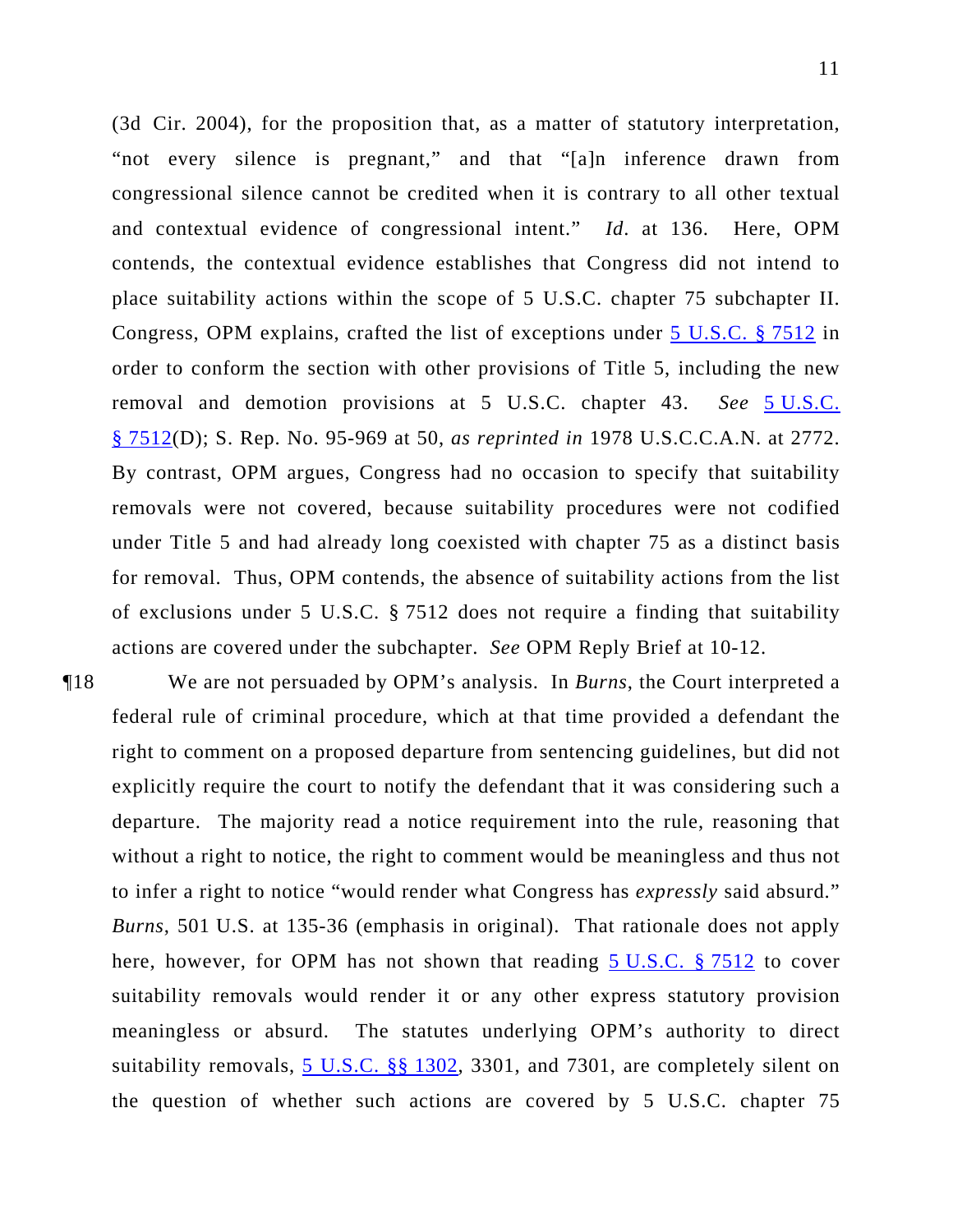subchapter II. OPM also neglects to consider that in *Burns*, the Court found that due process considerations favored a broad reading of the rule at issue: "Notwithstanding the absence of express statutory language, this Court has readily construed statutes that authorize deprivations of liberty or property to require that the Government give affected individuals *both* notice *and* a meaningful opportunity to be heard." *Id*. at 137-38 (emphasis in original). Here, due process concerns would, if anything, favor a broader interpretation of Board appeal rights.

¶19 Furthermore, there is evidence that Congress did consider suitability removals when defining the scope of 5 U.S.C. chapter 75 subchapter II. In the Senate Report accompanying the CSRA, the Senate's Committee of Government Affairs noted that in 1976, a total of 17,157 employees were dismissed from federal service. S. Rep. No. 95-969 at 9 (1978). The committee went on to specify the numbers of employees dismissed on various different grounds, including, *inter alia*, 418 employees "separated for suitability reasons." *Id*. The report later states: "The actions covered in [chapter 75] subchapter II may be appealed by the employee to the board. These provisions govern *any* such action where the basis of the action is conduct *or any other cause* besides unacceptable performance." *Id*. at 46 (emphasis added). In light of the report's prior reference to suitability as a cause for dismissal, it would be reasonable to conclude that Congress did contemplate that suitability removals of tenured employees would be covered under 5 U.S.C. chapter 75 subchapter II. Moreover, to expand the subchapter to include the suitability removal of a tenured employee, thereby granting the employee a statutory right of appeal, would be consistent with the expressly stated intent of Congress that "Federal employees should receive appropriate protection through increasing the authority and powers of the Merit Systems Protection Board in processing hearing and appeals affecting Federal employees." CSRA, § 3(3), [5 U.S.C. § 1101](http://www.law.cornell.edu/uscode/5/1101.html) note.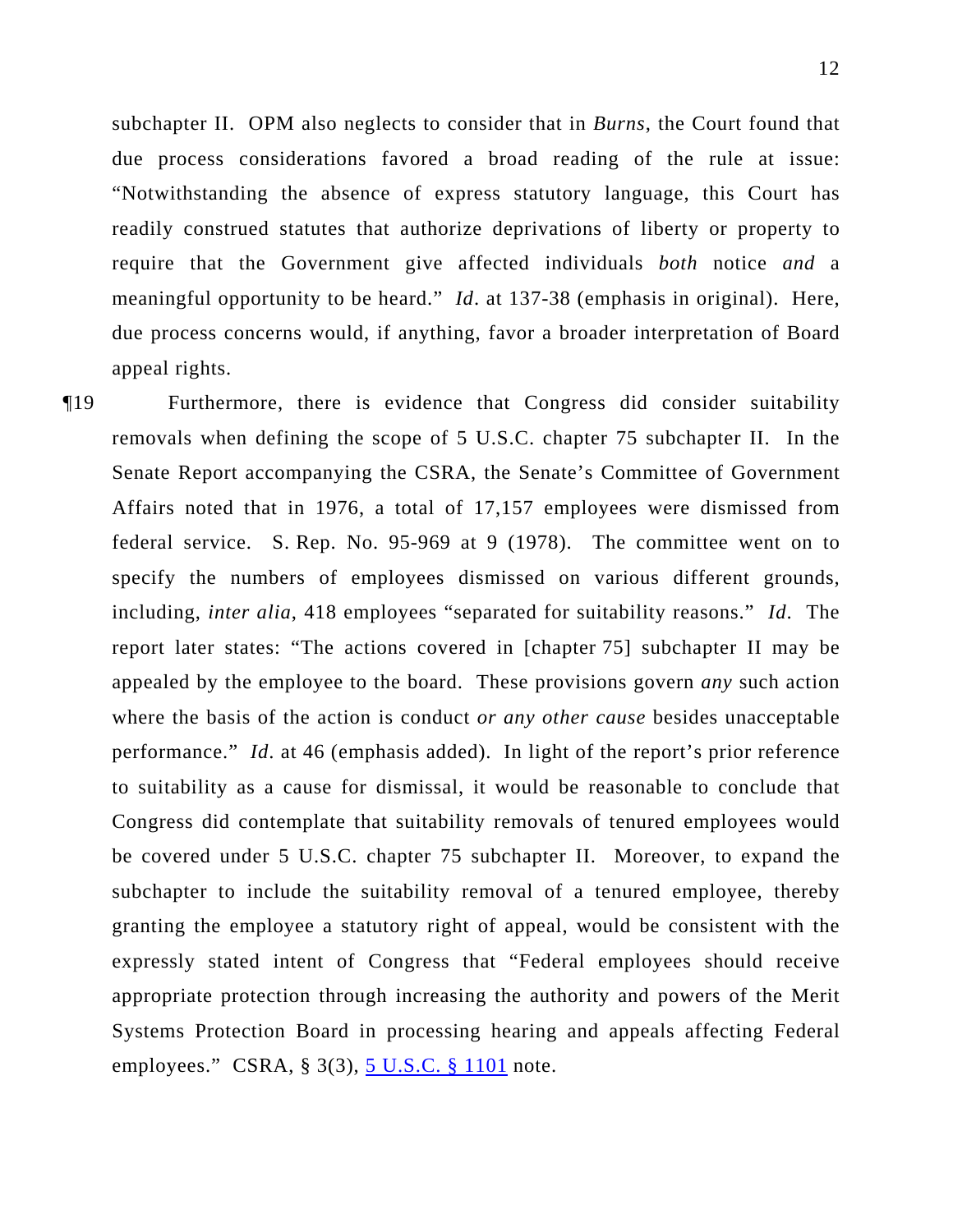¶20 In the absence of compelling evidence of contrary Congressional intent, we discern no reason to abandon a plain language reading of  $\overline{5}$  U.S.C. § 7512. Indeed, even if such evidence existed, we would have no choice but to abide by the unambiguous language of the statute. *See Van Wersch*, 197 F.3d at 1151. To the extent OPM's regulations at  $5$  C.F.R. §§ 731.203(f) and 752.401(b)(10) are inconsistent with our statutory obligation to hear appeals under [5 U.S.C.](http://www.law.cornell.edu/uscode/5/7513.html)  [§ 7513\(](http://www.law.cornell.edu/uscode/5/7513.html)d), we decline to follow them. *Cf. DoPadre v. Office of Personnel Management*, [69 M.S.P.R. 346,](http://www.mspb.gov/netsearch/getdecision.aspx?volume=69&page=346) 351-52 (1996) (invalidating regulation intended to limit Board's authority to review OPM's application of regulations governing court orders affecting retirement benefits).

 $\P$ 21 OPM has also argued that the Board's regulation at [5 C.F.R. § 1201.3](http://frwebgate.access.gpo.gov/cgi-bin/get-cfr.cgi?YEAR=current&TITLE=5&PART=1201&SECTION=3&TYPE=PDF)(a), which lists the actions appealable before the Board, distinguishes between a removal "for such cause as will promote the efficiency of the service," pursuant to 5 U.S.C. chapter 75 subchapter II and 5 C.F.R. part 752, from "the disqualification of an employee or applicant because of a suitability determination," pursuant to 5 C.F.R. part 731. *See* [5 C.F.R. § 1201.3](http://frwebgate.access.gpo.gov/cgi-bin/get-cfr.cgi?YEAR=current&TITLE=5&PART=1201&SECTION=3&TYPE=PDF)(a)(2), (7). However, OPM has not shown that the appealable actions listed at [5 C.F.R.](http://frwebgate.access.gpo.gov/cgi-bin/get-cfr.cgi?YEAR=current&TITLE=5&PART=1201&SECTION=3&TYPE=PDF)  [§ 1201.3\(](http://frwebgate.access.gpo.gov/cgi-bin/get-cfr.cgi?YEAR=current&TITLE=5&PART=1201&SECTION=3&TYPE=PDF)a) must be read as mutually exclusive. Indeed, they are not. In *Lovshin v. Department of the Navy*, [767 F.2d 826](http://lawlibrary.rutgers.edu/resource.org/fed_reporter/F2/767/767.F2d.826.html) (Fed. Cir. 1985) (en banc), our reviewing court held that an agency may take a mixed removal action, relying on chapter 43 for "unacceptable performance" with an alternative or additional charge under chapter 75 "for such cause as will promote the efficiency of the service." *Id*. at 843. In such a case, the court explained, "the appropriate standard of review by MSPB should be applied according to the basis for each specific charge." *Id*. Consequently, we would adjudicate the removal as both an adverse action under 5 C.F.R.  $\S$  1201.3(a)(1) and a performance-based action under  $\S 1201.3(a)(2)$ . Similarly, our regulations do not preclude us from construing the appellants' removals as appealable actions under both 5 C.F.R.  $§ 1201.3(a)(2)$  and (7).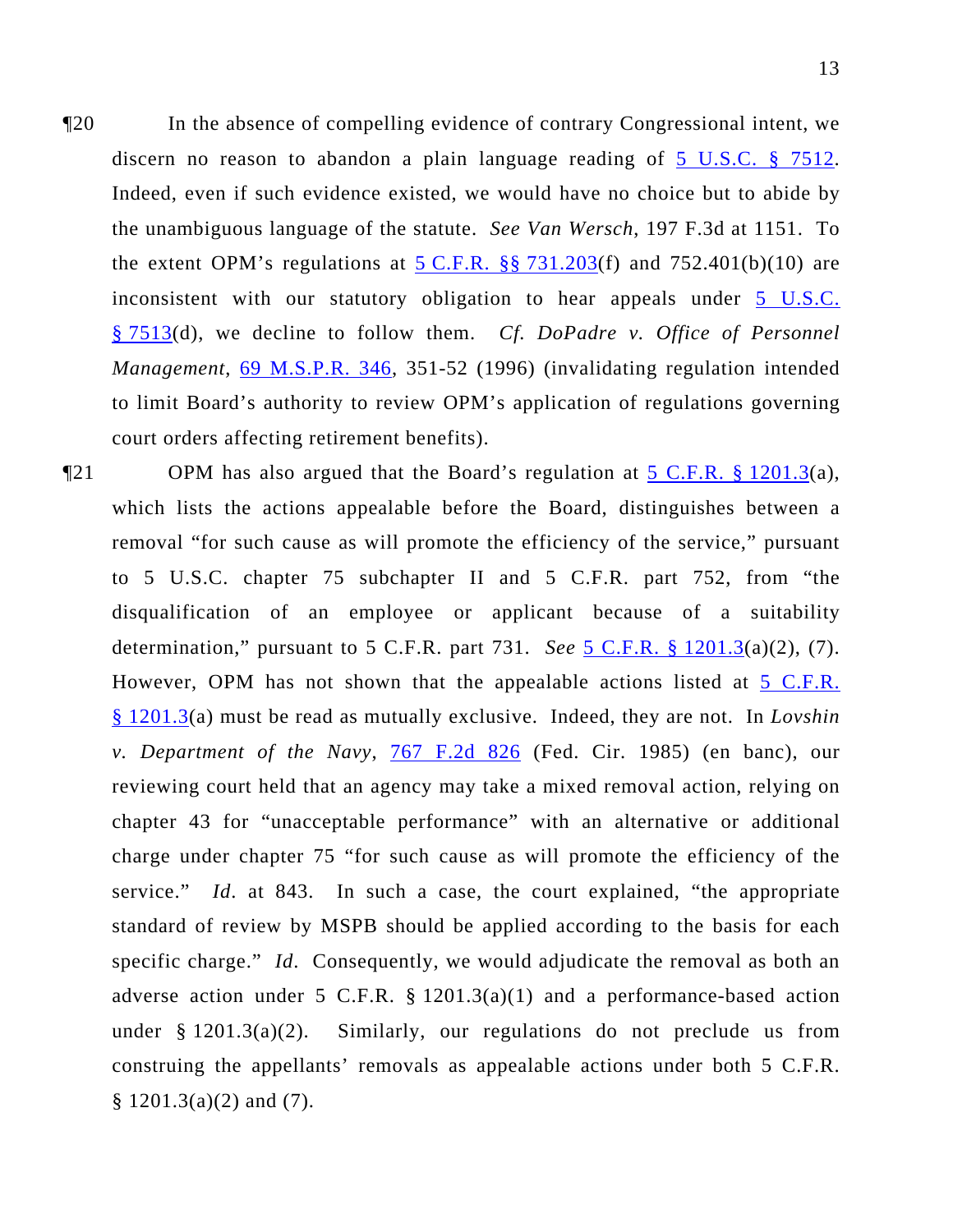The appellants are employees for purposes of 5 U.S.C. chapter 75 subchapter II.

 $\P$ 22 The final requirement for coverage under  $\frac{5 \text{ U.S.C. } }{3}$  7513(a) is that the individual against whom the action is taken be an "employee." For purposes of 5 U.S.C. chapter 75 subchapter II, the term "employee" is defined at [5 U.S.C.](http://www.law.cornell.edu/uscode/5/7511.html)   $\S 7511(a)(1)$ , and includes an individual in the competitive service who is not serving a probationary or trial period under an initial appointment, or who has completed 1 year of current continuous service under other than a temporary appointment limited to 1 year or less. *See McCormick v. Department of the Air Force*, [307 F.3d 1339,](http://lawlibrary.rutgers.edu/resource.org/fed_reporter/F3/307/307.F3d.1339.html) 1343-44 (Fed. Cir. 2002). It is undisputed that both Mr. Aguzie and Ms. Barnes satisfy that definition.

¶23 This is not to say, however, that their status as tenured employees renders them immune from suitability actions. The appellants contend that by taking suitability actions against tenured employees, OPM has exceeded its statutory authority, in particular,  $5 \text{ U.S.C. }$  § 3301, which provides that the President may:

> (1) prescribe such regulations for the admission of individuals into the civil service in the executive branch as will best promote the efficiency of the service; [and]

> (2) ascertain the fitness of applicants as to age, health, character, knowledge, and ability for the employment sought[.]

As the appellants rightly point out, these provisions are concerned with the admissions process and the fitness of applicants, and do not directly concern tenured employees. However, we find nothing in the language of the statute that would preclude OPM from making an after-the-fact determination that a tenured employee serving an appointment subject to investigation was improperly admitted or was unfit at the time he applied. Furthermore, Rule V provides that the Director of OPM may determine "after appointment" whether the civil service rules and regulations were met with respect to that appointment. [5 C.F.R.](http://frwebgate.access.gpo.gov/cgi-bin/get-cfr.cgi?YEAR=current&TITLE=5&PART=5&SECTION=2&TYPE=PDF)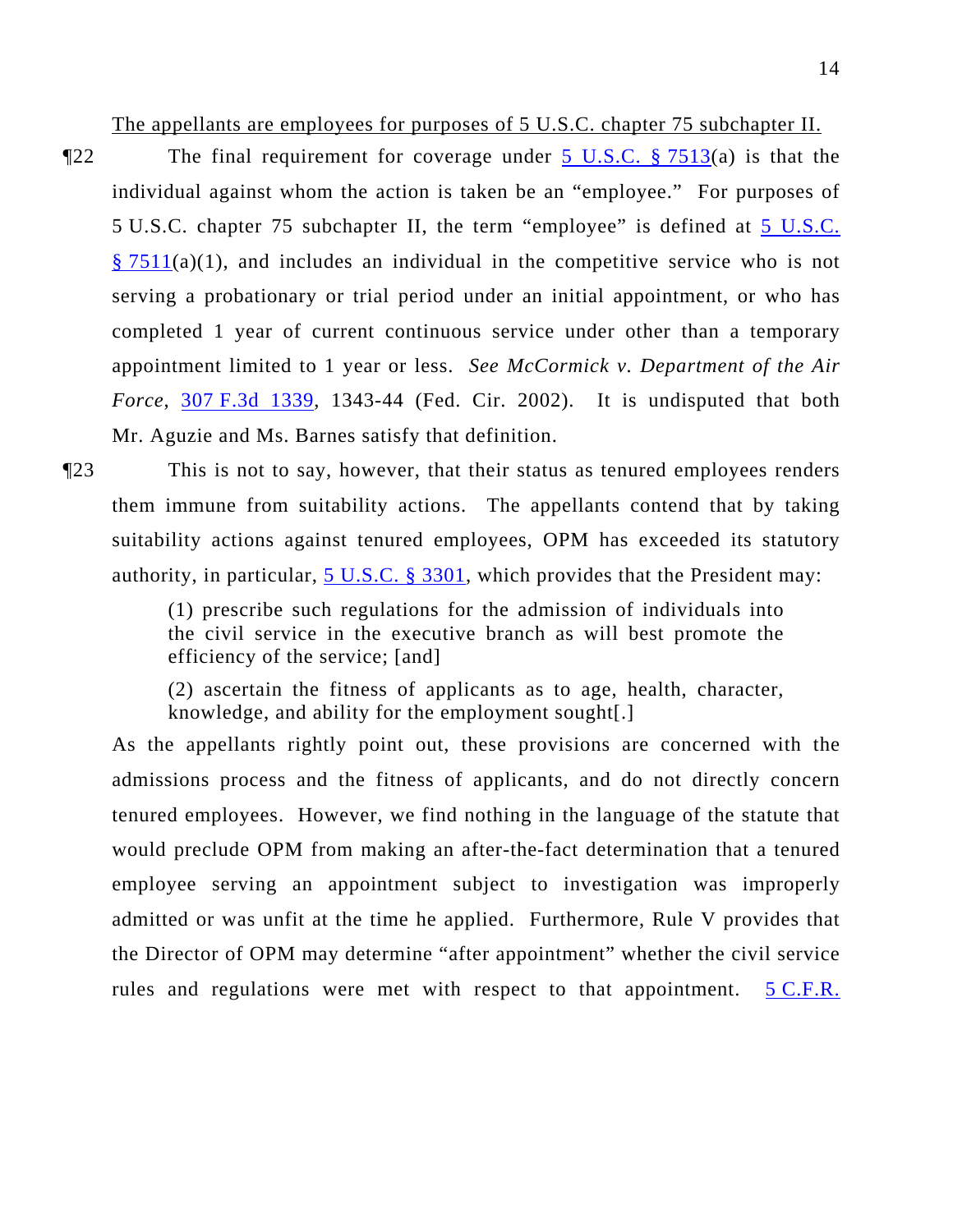[§ 5.2](http://frwebgate.access.gpo.gov/cgi-bin/get-cfr.cgi?YEAR=current&TITLE=5&PART=5&SECTION=2&TYPE=PDF)(a). Neither [5 U.S.C. § 3301](http://www.law.cornell.edu/uscode/5/3301.html) nor Rule V set a deadline for making such a determination or for taking corrective action based on that determination.<sup>[7](#page-14-0)</sup>

¶24 Consistent with these underlying authorities, the regulations at 5 C.F.R. part 731 allow for an appointment to remain subject to investigation after the probationary period is complete.  $5 \text{ C.F.R.}$   $\frac{8}{3}$  731.104(b)(1). OPM has also reserved the authority to make suitability determinations and take or direct suitability actions against an "employee," defined for purposes of 5 C.F.R. part 731 as an individual who has completed the first year of a subject-toinvestigation appointment. *See* [5 C.F.R. §§ 731.101](http://frwebgate.access.gpo.gov/cgi-bin/get-cfr.cgi?YEAR=current&TITLE=5&PART=731&SECTION=101&TYPE=PDF)(b), 731.105(d). Thus, individuals who qualify as tenured employees under  $5 \text{ U.S.C. }$  §  $7511(a)(1)(A)$ , whether by virtue of having completed a probationary period or having met the 1 year current continuous service criterion, are not on that account exempt from OPM-initiated suitability actions. Our holding is rather that the appellants' removals, though authorized by 5 C.F.R. part 731, are also subject to the requirements of 5 U.S.C. chapter 75 subchapter II.

## The OPM-directed removal of a tenured employee is "taken under" 5 U.S.C. [§ 7513](http://www.law.cornell.edu/uscode/5/7513.html) and therefore appealable under 5 U.S.C. § 7513(d).

¶25 For the reasons discussed above, we find that the directed removal of a tenured employee falls under 5 U.S.C.  $\S$  7513(a), and may therefore be taken only for such cause as will promote the efficiency of the service.<sup>[8](#page-14-1)</sup> This would appear

<span id="page-14-0"></span><sup>&</sup>lt;sup>7</sup> Prior to the CSRA, the regulations at 5 C.F.R. part 731 provided that appointments would remain subject to investigation for no longer than 1 year after the effective date of the appointment, except in cases involving intentional false statement or deception or fraud in examination or appointment. [5 C.F.R. § 731.301\(](http://frwebgate.access.gpo.gov/cgi-bin/get-cfr.cgi?YEAR=current&TITLE=5&PART=731&SECTION=301&TYPE=PDF)b) (1978). Although OPM's current regulations do not set a time limit for investigation, they contemplate that an investigation will not continue indefinitely, but must in each case conclude in a suitability determination, i.e., a decision that the individual is suitable or not suitable for employment in covered positions in the federal government or in a specific agency. *See* 5 C.F.R. § 731.104(b)(1), (3).

<span id="page-14-1"></span> $8$  We note in passing that all suitability actions are subject to an "efficiency of the service" standard, though not necessarily the same "efficiency of the service" standard prescribed by [5 U.S.C. § 7513\(](http://www.law.cornell.edu/uscode/5/7513.html)a). *See* [5 U.S.C. § 3301\(](http://www.law.cornell.edu/uscode/5/3301.html)1) (providing that the President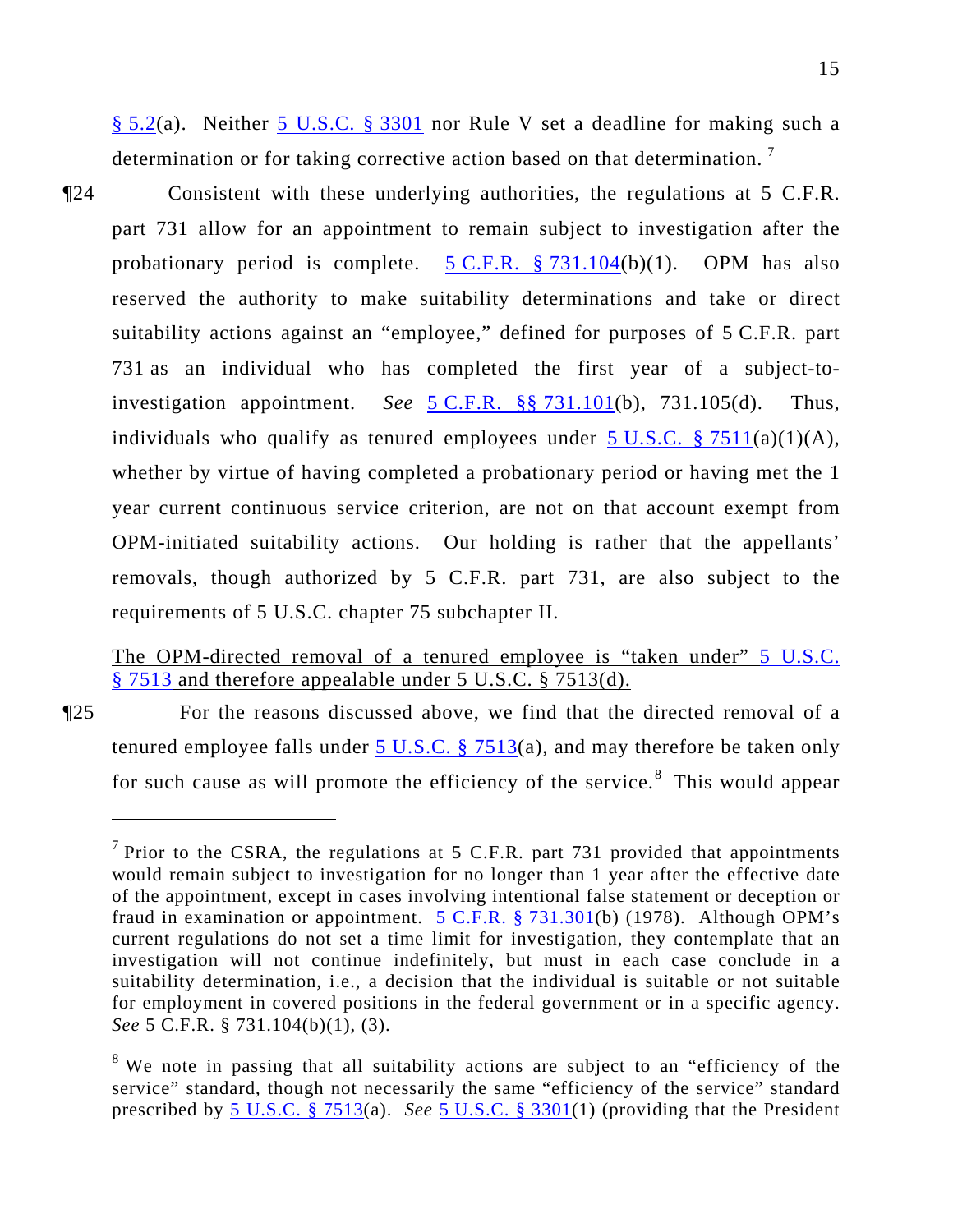16

to resolve the question of whether the appellants have a right of appeal under 5 U.S.C. § 7513(d), which provides that an employee "against whom an action is taken under this section" may appeal to the Board. OPM contends, however, that the appellants' removals were not "taken under"  $\frac{5 \text{ U.S.C.}}{5 \text{ U.S.C.}}$   $\frac{25 \text{ V.S.}}{5 \text{ V.S.}}$ invoked 5 C.F.R. part 731 as the authority for directing the actions. Hence, OPM argues, the appellants are not entitled to appeal their removals under 5 U.S.C.  $§ 7513(d).$ 

 $\overline{a}$ 

¶26 This argument is without merit. It is a well-established principle of Board law that the Board is not obliged to accept the assertion of a party as to the nature of a personnel action, but may make its own independent determination regarding the matter. *Cruz-Packer v. Department of Homeland Security*, [102 M.S.P.R. 64](http://www.mspb.gov/netsearch/getdecision.aspx?volume=102&page=64),

may "prescribe such regulations for the admission of individuals into the civil service in the executive branch as will best promote the efficiency of the service"). This fact is obscured somewhat by the regulation at  $5 \text{ C.F.R.}$  § 731.201, which states that the standard for a suitability action is that it "protect the integrity or promote the efficiency" of the service. The use of the word "or" would seem to permit suitability actions that protect the integrity of the service but do not promote the efficiency of the service. *See Van Wersch,* 197 F.3d at 1151 ("the word 'or' unambiguously signifies alternatives"). OPM has stated, however, that it included the word "integrity" to clarify that integrity and honest conduct are *part* of the efficiency of the service standard as used in the suitability context:

The current efficiency of the service language might inadvertently lead some to believe that efficiency and effectiveness are limited to their dictionary definitions, namely, the capacity to produce desired results with a minimum expenditure of energy, time or money, or the ability to produce results. In fact, the efficiency of the service standard as used by OPM in a suitability context always has been a broader concept that involves, among other things, the integrity of the competitive examination system . . . . Adding the word integrity makes it even clearer that integrity and honest conduct always have been an important part of the existing efficiency of the service standard.

65 Fed. Reg. 82,239, 82,241 (Dec. 28, 2000); *see Doerr v. Office of Personnel Management*, [104 M.S.P.R. 196](http://www.mspb.gov/netsearch/getdecision.aspx?volume=104&page=196), ¶ 10 (2006). Hence, as OPM employs the terms, actions that protect the integrity of the service are a subset of those actions that promote the efficiency of the service. It is unclear why OPM believed it would be helpful to express a part-whole relationship with a disjunction.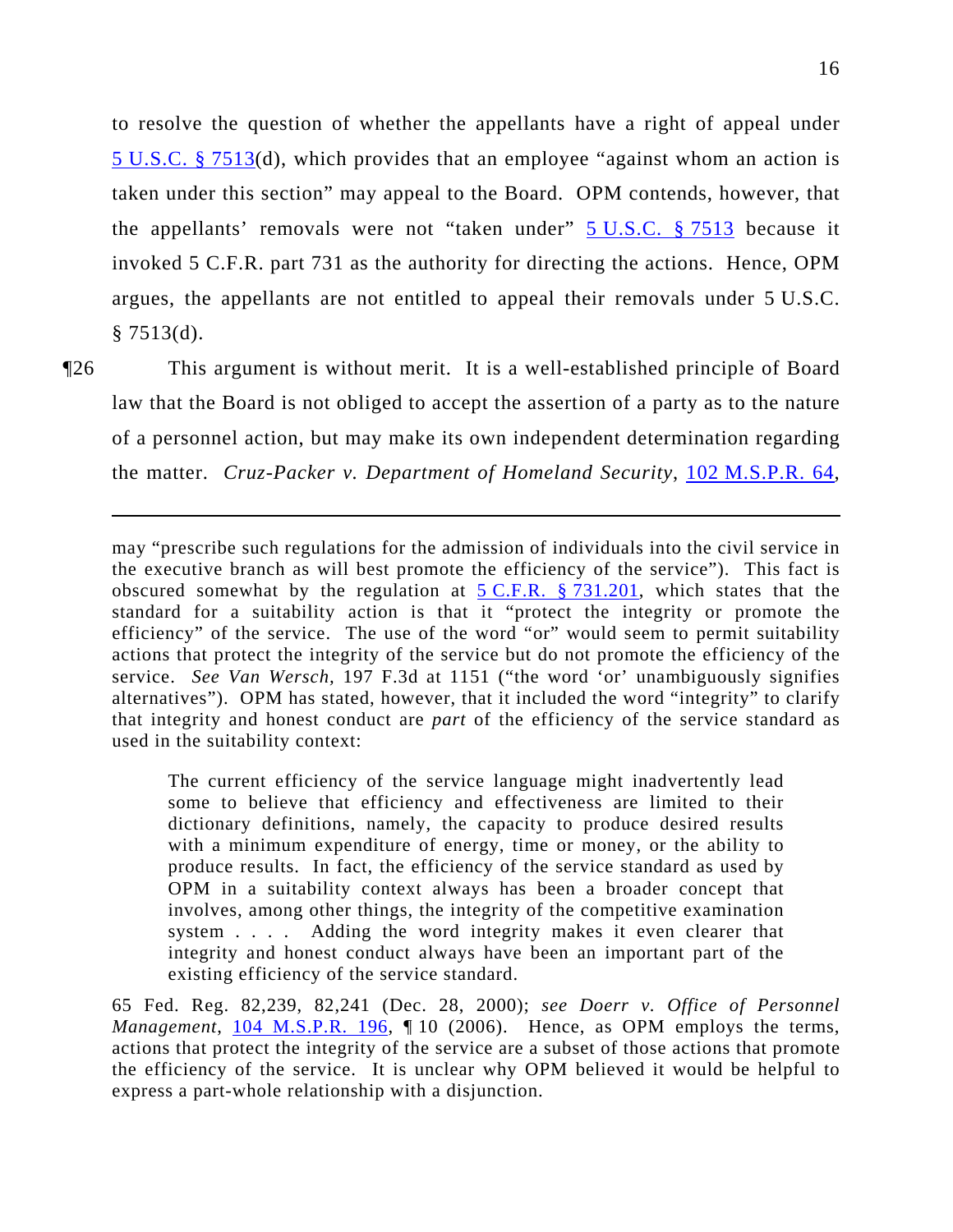¶ 5 (2006); *Russell v. Department of the Navy*, 6 M.S.P.R. 698, 704 (1981). Thus, it is the nature of a personnel action, not the agency's characterization of the action, that determines the Board's jurisdiction. *Cruz-Packer*, 102 M.S.P.R. 64, ¶ 5; *Czarkowski v. Department of the Navy*, 87 M.S.P.R. 107, ¶ 20 (2000).

¶27 We recognize that an exception to this principle exists in the case of performance-based actions. In *Lovshin*, our reviewing court held that an agency may, at its discretion, rely on either chapter 75 or chapter 43 to take a performance-based action, thereby requiring the Board to adjudicate the appeal under the chosen standard. 767 F.2d at 843. According to OPM, *Lovshin* stands for the general proposition that, where there exists a choice of adjudicatory procedures, it is up to the agency initiating the action to decide which one to follow. *See* OPM Reply Brief at 9; *see also* Department of Veterans Affairs Brief at 3; Department of the Treasury Brief at 5. Hence, OPM argues, the Board cannot require that an action taken under the authority of 5 C.F.R. part 731 be adjudicated under the standards applicable to [5 U.S.C. § 7513.](http://www.law.cornell.edu/uscode/5/7513.html)

¶28 As we explained in *Aguzie*, however, the holding of *Lovshin* is predicated on the fact that chapter 43 and chapter 75 procedures are, by statute, mutually exclusive with respect to particular charges. *Aguzie*, [112 M.S.P.R. 276,](http://www.mspb.gov/netsearch/getdecision.aspx?volume=112&page=276) ¶ 4 n.2; *see* [5 U.S.C. § 7512](http://www.law.cornell.edu/uscode/5/7512.html)(D); *Lovshin*, 767 F.2d at 843. Because of that express statutory exclusion, an agency may prohibit the Board from applying chapter 75 standards by invoking chapter 43 as the sole authority for its performance based action. *Aguzie*,  $\underline{112 M.S.P.R. 276}$  $\underline{112 M.S.P.R. 276}$  $\underline{112 M.S.P.R. 276}$ ,  $\P$  4 n.2. Here, there is no statutory provision that would preclude a removal action ostensibly taken under 5 C.F.R. part 731 from being adjudicated under chapter 75 standards. *Id*. Indeed, as discussed above, [5 U.S.C. § 7512](http://www.law.cornell.edu/uscode/5/7512.html) must be read to include suitability removals within its scope. OPM objects to this analysis, arguing that the Board "fails to take cognizance of the statutory and regulatory bases that exist for OPM-directed suitability removals, which do, in fact, explicitly preclude the use of chapter 75 standards for such suitability removals." OPM Brief at 21. In making that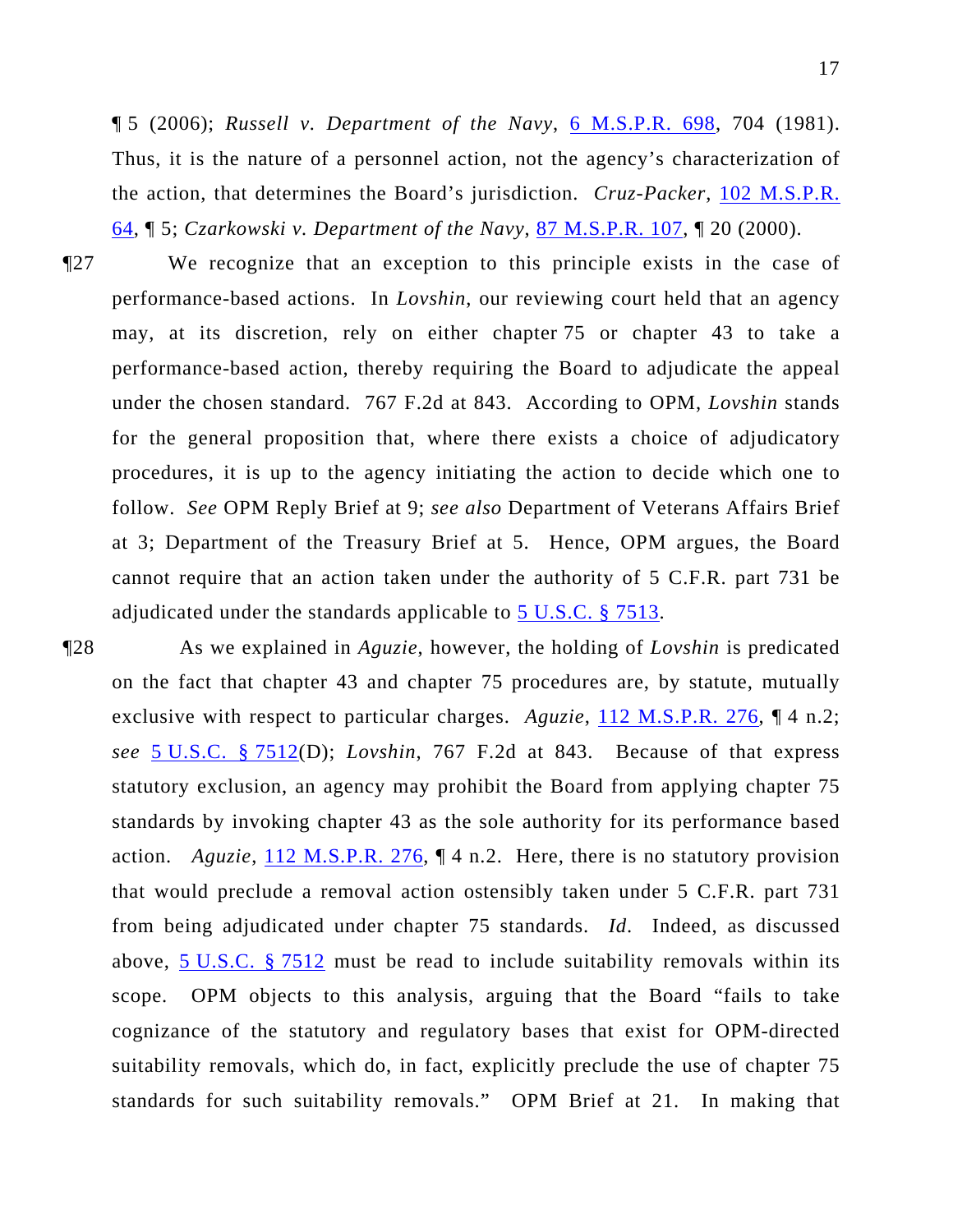argument, however, OPM conflates the statutes underlying its suitability authority with the regulations at 5 C.F.R. part 731. It is only the latter that purport to exclude suitability removals from coverage under 5 U.S.C. chapter 75 subchapter II.

¶29 This case further differs from *Lovshin* in that a tenured employee removed for performance reasons is guaranteed a statutory right of appeal, whether it be under [5 U.S.C. § 7513\(](http://www.law.cornell.edu/uscode/5/7513.html)d) or [5 U.S.C. § 4303\(](http://www.law.cornell.edu/uscode/5/4303.html)e). By contrast, were we to find that the OPM-directed removal of a tenured employee is not "taken under"  $\frac{5}{5}$ [U.S.C. § 7513](http://www.law.cornell.edu/uscode/5/7513.html), merely on the grounds that OPM did not cite that authority, the affected employee would be left with no appeal rights apart from those OPM deigns to provide. *See Folio*, 402 F.3d at 1353 (finding that, with respect to a suitability action appealable only under  $5$  C.F.R.  $§$  731.501, "Congress granted OPM the authority to determine the scope of the Board's authority"). To permit such a result would undermine the stated intent of Congress to provide "appropriate protection" to tenured federal employees by increasing the powers of the Board. *See* [5 U.S.C. § 1101](http://www.law.cornell.edu/uscode/5/1101.html) note; *Wassenaar v. Office of Personnel Management*, [21 F.3d 1090,](http://lawlibrary.rutgers.edu/resource.org/fed_reporter/F3/21/21.F3d.1090.html) 1092 (Fed. Cir. 1994) (a statute should be construed to avoid an absurd result when it can be given a reasonable application consistent with its words and legislative purpose).

¶30 Consistent with its stated intent to provide appropriate protection to federal employees, Congress has placed limits on the authority of OPM in matters over which the Board has primary responsibility. Among the functions vested in the Director of OPM by Congress are the following:

[E]xecuting, administering, and enforcing –

(A) the civil service rules and regulations of the President and the Office and the laws governing the civil service: and

(B) the other activities of the Office including retirement and classification activities;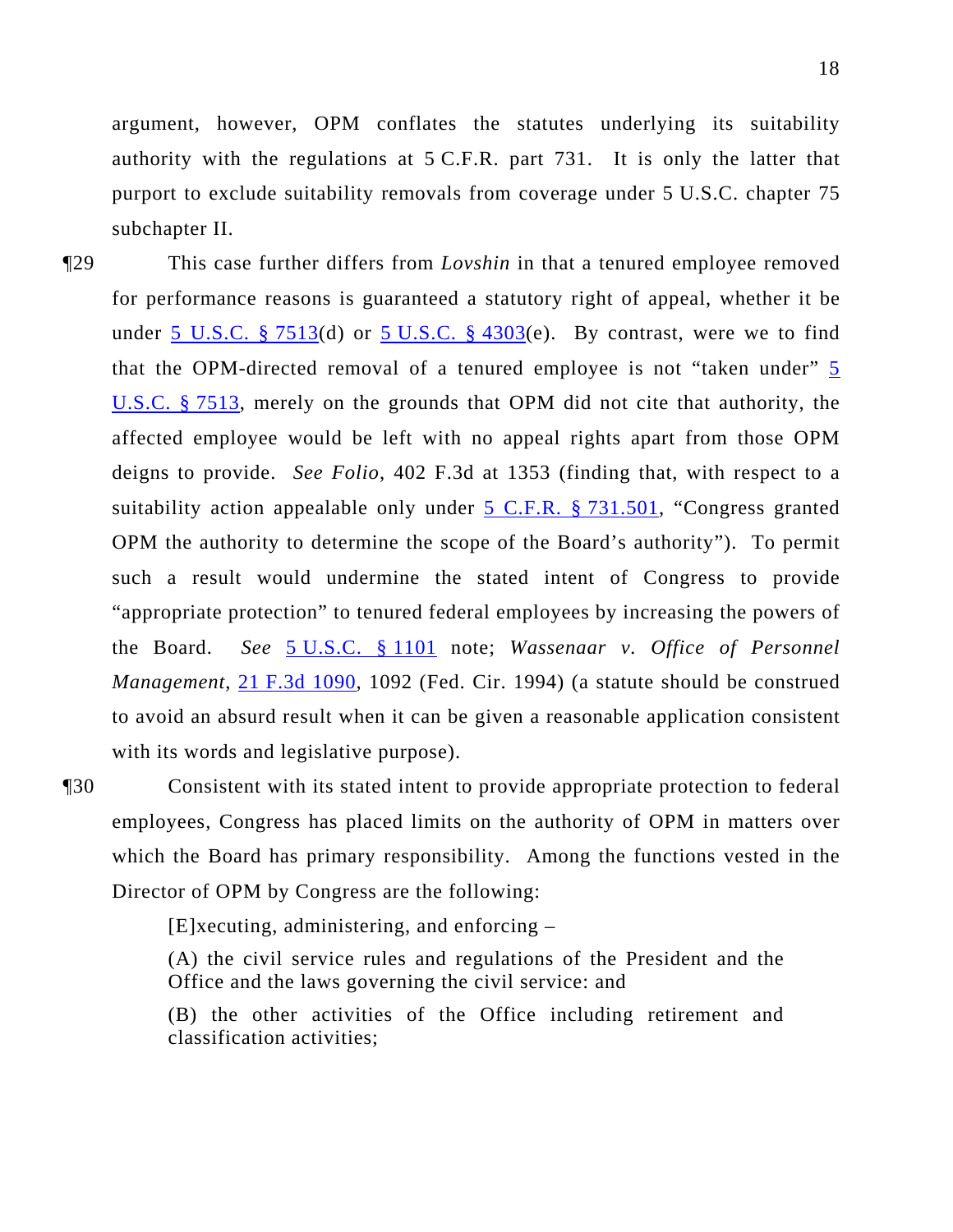*except with respect to functions for which the Merit Systems Protection Board or the Special Counsel is primarily responsible*[. . . .]

[5 U.S.C. § 1103](http://www.law.cornell.edu/uscode/5/1103.html)(a)(5) (emphasis added). Thus, although Congress clearly established that OPM is the primary authority in most matters involving the civil service, it also reserved certain matters for the Board or the Special Counsel, and it denied OPM authority over those matters. Congress explicitly gave the Board authority to adjudicate appeals involving the removal of employees under chapter 75. [5 U.S.C. §§ 7512\(](http://www.law.cornell.edu/uscode/5/7512.html)1), 7513(d). We therefore find that although OPM has authority to prescribe regulations establishing how agencies may take an action under chapter 75, 5 U.S.C.  $\S$  7513(a), OPM lacks authority to prescribe regulations that remove such actions from the Board's jurisdiction or otherwise inhibit the Board's full adjudication of appeals arising from such actions.

¶31 Based on the foregoing, we conclude that, because the removal actions on appeal were taken by an agency, covered under [5 U.S.C. § 7512,](http://www.law.cornell.edu/uscode/5/7512.html) and taken against employees as defined by  $5 \text{ U.S.C. }$  \$7511, they are subject to the efficiency of the service requirement of 5 U.S.C. § 7513(a) and appealable under 5 U.S.C. § 7513(d).

Scope of the Board's review

¶32 It is well-established that the Board's jurisdiction under [5 U.S.C. § 7513](http://www.law.cornell.edu/uscode/5/7513.html)(d) includes review of an agency's penalty determination. *See generally Douglas v. Veterans Administration*, [5 M.S.P.R. 280](http://www.mspb.gov/netsearch/getdecision.aspx?volume=5&page=280) (1981). In order to find that a removal based on a sustained charge of misconduct satisfies the "efficiency of the service" criterion of  $5 \text{ U.S.C. }$   $\S$   $7513(a)$ , the Board must make two distinct determinations: first, whether there is an nexus between the appellant's conduct and the efficiency of the service, and second, whether the penalty is appropriate. *Douglas*, 5 M.S.P.R. at 302-03. That is, the Board must consider not only whether *any*  disciplinary action is warranted, but whether the *particular* penalty in a given case takes reasonable account of the factors relevant to the promotion of service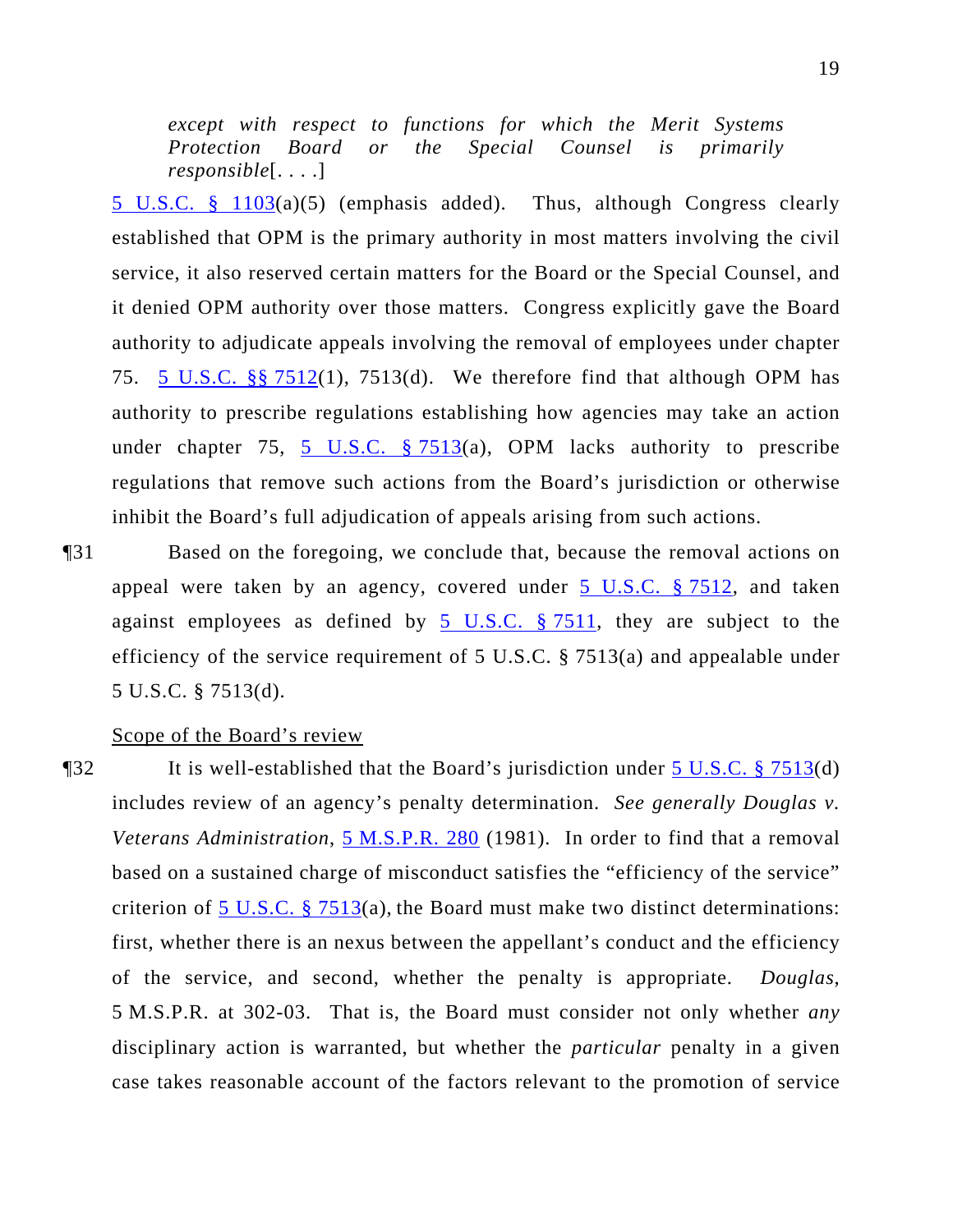efficiency. *Id*. at 303. Accordingly, notwithstanding any contrary provision at 5 C.F.R. § 731.501, we may sustain the appellants' removals only if we find both components of the efficiency of the service standard have been established by a preponderance of the evidence. 5 U.S.C. §§ 7513, 7701(c)(1)(B); *see Devine*, 724 F.2d at 1564 (while obtaining an appointment through misrepresentation may properly form the basis for removal, it would be a "quantum leap of logic" to conclude that review of the penalty is thereby barred).

¶33 In the typical case, the Board will defer to an agency's penalty determination and modify a penalty only when it finds the agency failed to weigh the relevant factors or that it clearly exceeded the bounds of reasonableness in determining the penalty. *Stuhlmacher v. U.S. Postal Service*, [89 M.S.P.R. 272](http://www.mspb.gov/netsearch/getdecision.aspx?volume=89&page=272), ¶ 20 (2001); *Douglas*, 5 M.S.P.R. at 306. The principle of deference derives from the "unassailable proposition" that penalty determinations are judgment calls within the discretion of the employing agency. *Lachance v. Devall*, [178 F.3d](http://lawlibrary.rutgers.edu/resource.org/fed_reporter/F3/178/178.F3d.1246.html)  [1246](http://lawlibrary.rutgers.edu/resource.org/fed_reporter/F3/178/178.F3d.1246.html), 1251 (Fed. Cir. 1999); *see Beard v. General Services Administration*, [801 F.2d 1318](http://lawlibrary.rutgers.edu/resource.org/fed_reporter/F2/801/801.F2d.1318.html), 1322 (Fed. Cir. 1986) ("the employing (and not the reviewing) agency is in the best position to judge the impact of employee misconduct upon the operations of the agency  $\dots$ "). This rationale does not apply, however, when OPM, rather than the employing agency, makes the penalty determination. The factors pertinent to determining the appropriateness of the penalty under the efficiency of the service standard of  $5$  U.S.C. § 7513(a) are not limited to the factors OPM may consider under  $5$  C.F.R. § 731.203(c), but may also include matters which the employing agency is in a better position to evaluate. Such factors may include, for example, the effect of the offense upon the employee's ability to perform at a satisfactory level and its effect upon supervisors' confidence. *See Douglas*, 5 M.S.P.R. at 305-06. Accordingly, we find that in an appeal of an OPM-directed suitability removal, the Board must conduct an independent review of the penalty in light of the relevant *Douglas* factors, which may include facts not in OPM's possession. In this regard, we stress that the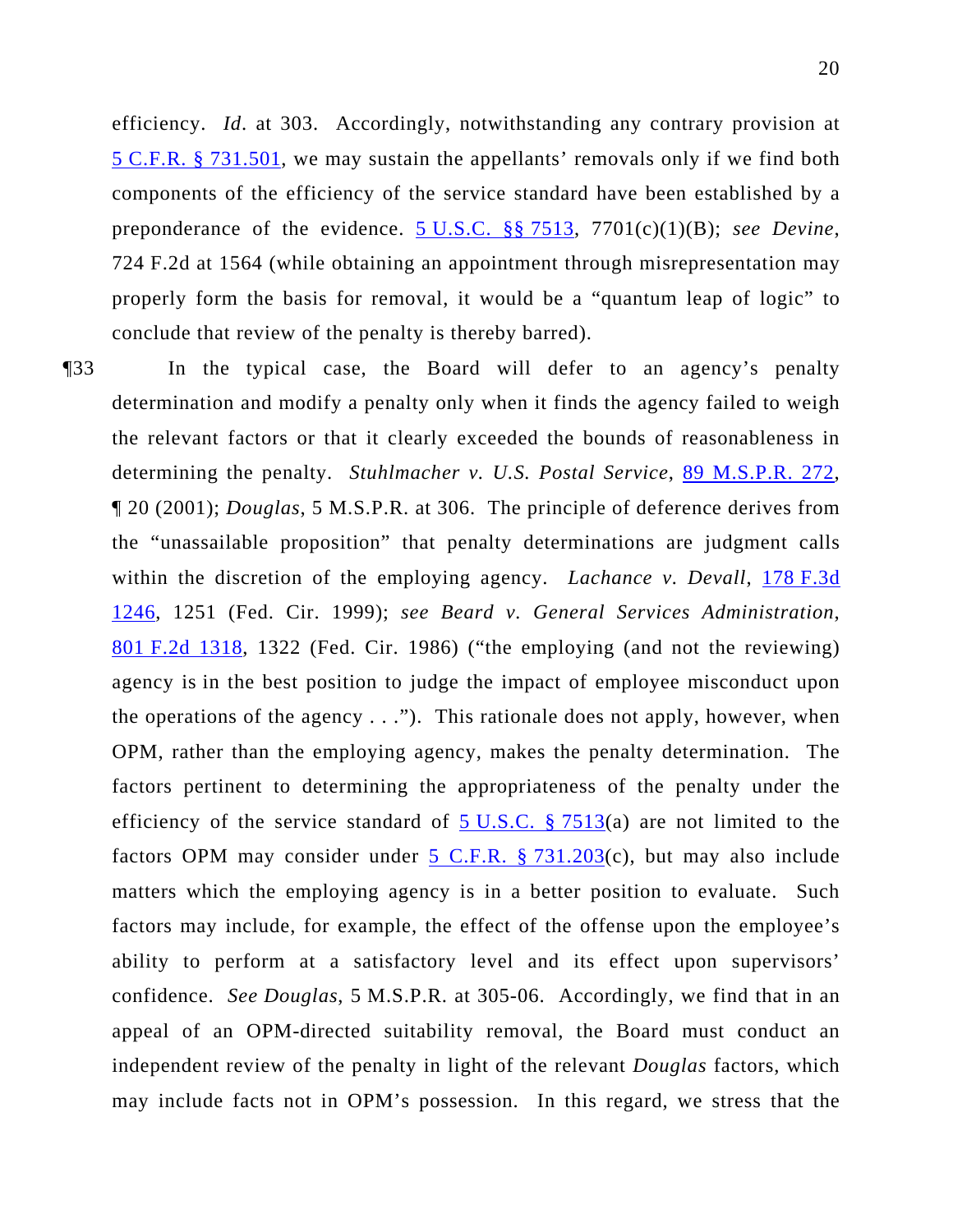ultimate burden is upon the deciding agency, in this case OPM, to persuade the Board of the appropriateness of the penalty imposed. *Id*. at 307.

¶34 We further find that our statutory jurisdiction extends to review of the other suitability actions on appeal, i.e., debarment and cancellation of eligibilities. While those actions would not by themselves be covered under [5 U.S.C. § 7512,](http://www.law.cornell.edu/uscode/5/7512.html) in conjunction with the removal actions they lie within our jurisdiction as components of a unitary penalty arising from the same underlying misconduct. *See Brewer v. American Battle Monuments Commission*, [779 F.2d](http://lawlibrary.rutgers.edu/resource.org/fed_reporter/F2/779/779.F2d.663.html)  [663](http://lawlibrary.rutgers.edu/resource.org/fed_reporter/F2/779/779.F2d.663.html) (Fed. Cir. 1985) (finding that the Board had jurisdiction to consider a reassignment imposed in connection with a demotion as part of a unified penalty arising out of the same set of circumstances); *White v. Government Printing Office*, [108 M.S.P.R. 355](http://www.mspb.gov/netsearch/getdecision.aspx?volume=108&page=355) (2008) (asserting jurisdiction over a unitary penalty including both a reduction in grade and a 14-day suspension); *see also Campbell v. Department of Veterans Affairs*, [93 M.S.P.R. 70](http://www.mspb.gov/netsearch/getdecision.aspx?volume=93&page=70), ¶ 8 (2002) (remanding for a determination of whether a 14-day suspension was reviewable, in conjunction with a reduction in pay, as part of a unitary penalty). OPM has argued that the "unitary penalty" principle should not apply in these cases because debarment and cancellation of eligibilities are not intended to compound the severity of a removal action, but rather serve to prospectively regulate the conduct of examinations and admission into the federal service. However, the court in *Brewer* did not address whether the penalties imposed by the agency served the same end, but rather relied on the fact that the penalties arose "out of the same set of circumstances of which Mr. Brewer was found culpable." *Brewer*, 779 F.2d at 664. Here, with respect to both Mr. Aguzie and Ms. Barnes, OPM relied on the same incidents of misconduct as the basis for all of its suitability actions. We therefore find no basis for distinguishing these appeals from *Brewer*.

¶35 We also note that a determination that the Board can review the suitability removal of a tenured employee, but not the debarment or cancellation of eligibilities that are part of the same OPM decision, could lead to an absurd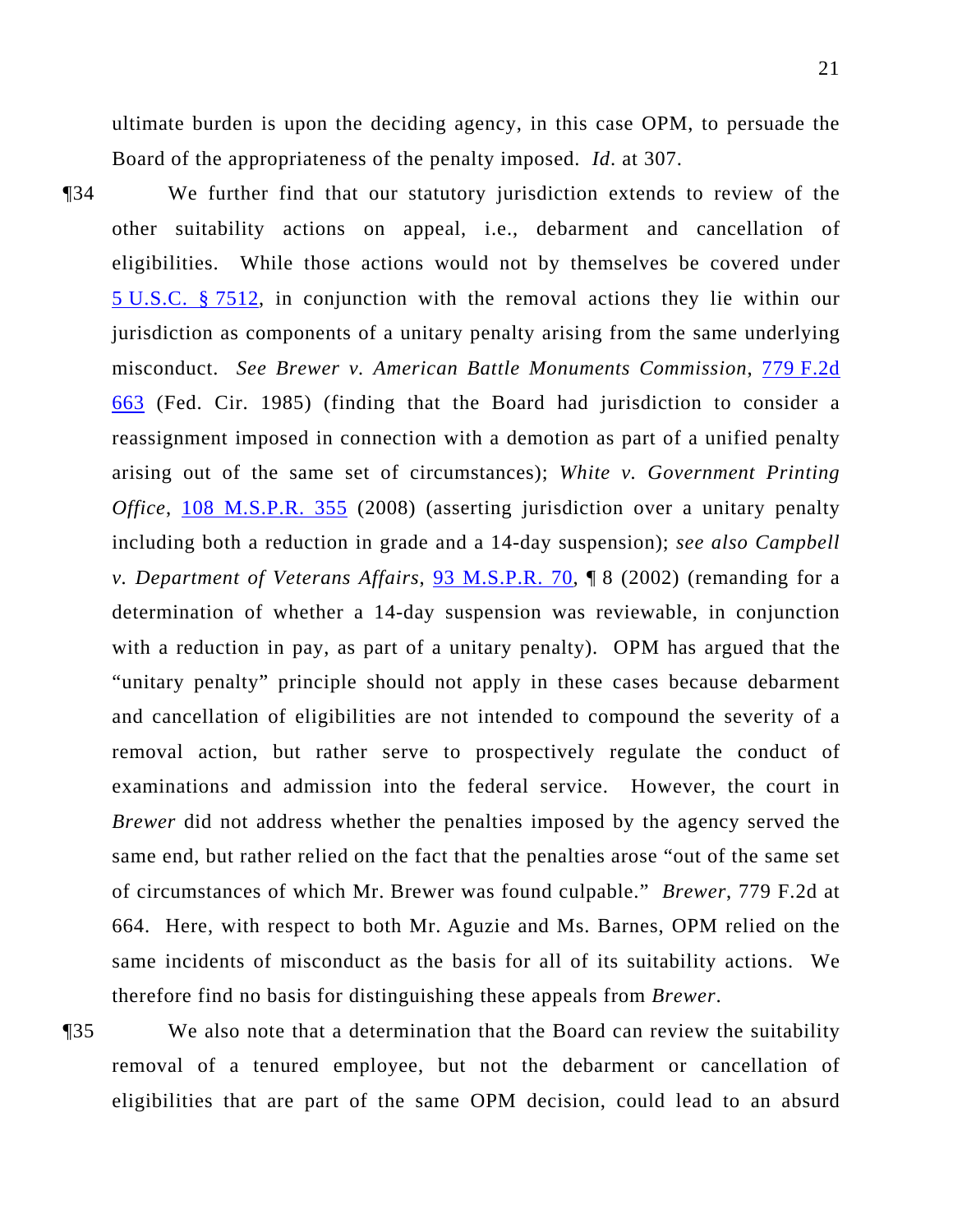result. If the Board were to reverse a removal but find that it lacked the authority to reverse the debarment or cancellation of eligibilities, it would be ordering the return to federal employment of an employee whom OPM still deems ineligible to hold a federal position. We therefore conclude that the Board's review of the removal of an employee for suitability reasons must also include review of any debarment or cancellation of eligibilities that arise out of the same circumstances.

#### ORDER

- ¶36 Having determined that the suitability actions on appeal are reviewable under [5 U.S.C. § 7513](http://www.law.cornell.edu/uscode/5/7513.html)(d), we REMAND both appeals for further adjudication. With respect to both Mr. Aguzie and Ms. Barnes, the administrative judge shall determine on remand whether the suitability actions on appeal satisfy the efficiency of the service standard of  $5 \text{ U.S.C. }$  § 7513(a). In addition, the administrative judge shall determine whether the appellants were provided the procedures described at [5 U.S.C. § 7513](http://www.law.cornell.edu/uscode/5/7513.html)(b) and, if not, whether the error was likely to have caused OPM to reach a different conclusion from the one it would have reached in the absence or cure of the error.<sup>[9](#page-21-0)</sup> See  $\frac{5 \text{ U.S.C. } }{2701 \text{ (c)}(2)(\text{A})}$ ; *Stephen v. Department of the Air Force*, [47 M.S.P.R. 672,](http://www.mspb.gov/netsearch/getdecision.aspx?volume=47&page=672) 681, 685 (1991). Should the administrative judge reverse or mitigate one or both of the removal actions, the employing agency or agencies shall be responsible for providing back pay and benefits, as appropriate. *See Brackins v. Office of Personnel Management*, [60 M.S.P.R. 260,](http://www.mspb.gov/netsearch/getdecision.aspx?volume=60&page=260) 263 (1993).
- ¶37 We also find that further adjudication is necessary to resolve Mr. Aguzie's claim of race and national origin discrimination. In finding the discrimination claim unproven, the administrative judge relied on Mr. Aguzie's failure to identify a comparator employee outside his protected group. However, the Board

 $\overline{a}$ 

<span id="page-21-0"></span><sup>&</sup>lt;sup>9</sup> Title [5 U.S.C. § 7513](http://www.law.cornell.edu/uscode/5/7513.html)(b) does not require that the procedures listed under that paragraph be provided by the employing agency.